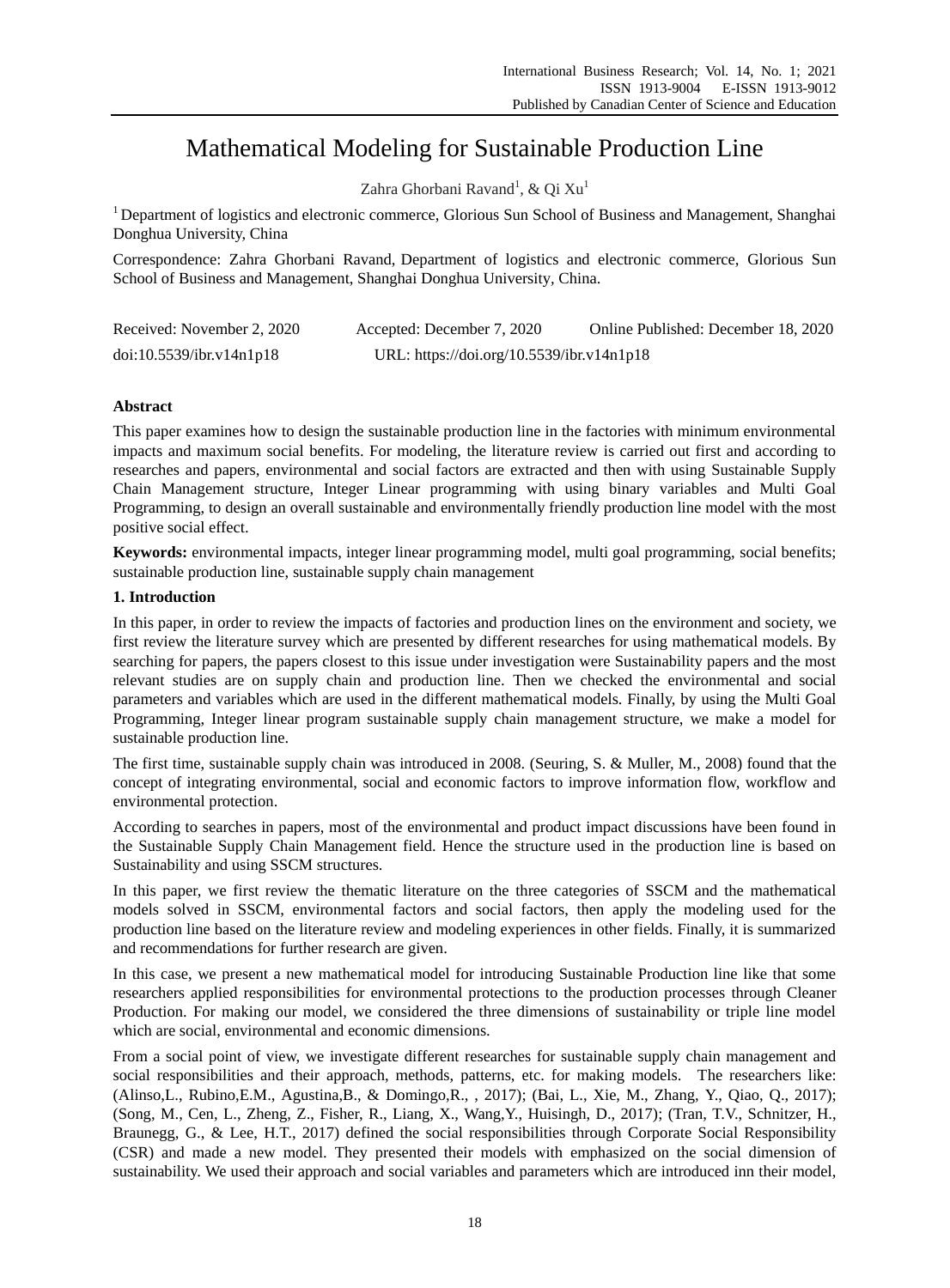in our new model as social responsibility corporation. Most recent researches (Hsueh, 2015); (Tseng, S.C., & Huang, S.W., 2014); (Tsalis, T.A. & Evangelinos, K.L., 2019); (Agan,Y., Cemil Kuzey,C., Acar,M. & Atif,A., 2016) considered social benefits and used mathematical models for making new models.

In terms of environmental protection, the different variables which are effected on the environment, are collected through different researches (Tran, T.V., Schnitzer, H., Braunegg, G., & Lee, H.T., 2017); (Tsalis, T.A. & Evangelinos, K.L., 2019); (Tseng, S.C., & Huang, S.W., 2014). Then we normalize them and use in the new mathematical model.

Research problem is specifically defined by example where the production line undertakes minimize consumed energy and environmental impact, while a factory management wanted minimum costs and also social rules defined social benefits for factories. In this case, that is necessary both parties (production and management) may consider these sustainable dimensions in their efforts. For SPL modeling and implementation, the below steps are done:

- Literature survey including searching papers, Categorizing and Redefine Research Question; The keyword for searching papers are defined as {SSCM Mathematical Models "or" Mathematical model} + {Saving Energy, Environmental Protection, Social Benefits, Cleaner Production, Social Responsibility};
- Modeling which is used the SSCM structure and Integer programming.

The results show that for implementation SPL, we have different alternative and this model can be as a dynamic program model, because of we should check different alternatives continually and in programming time need to review the production process for re-engineering SPL model.

## **2. Literature Review**

## *2.1 Sustainable Supply Chain Management*

Sustainability is not a new approach, and the first time (Costanza, R., Patten, B., , 1995) was applied sustainability when he wanted to defining and predicting sustainability. After that (Seuring, S. & Muller, M., 2008) used sustainability in definition of SCM for introducing an integration between environments, social and economic goals in the industries. Sustainability also known as a triple bottom line (TPL) for designing model. (Devika, K., Jafarian, A. & Nourbakhsh, V., 2014). The triple line bottom refers to three dimensions of environmental, economic and social. Majority of researches used triple line bottom for making their models either conceptual or mathematical in the field of supply chain management.

## *2.2 Sustainable Supply Chain Management Mathematical Models*

For several years, researchers try to define the conceptual designs for this concept, however after 2010, authors designed different mathematical models for solving problems in the scope of SSCM. Mathematical Modeling approaches are applied into SSCM in different ways for making solutions like Multi-Objective programming, integer Linear Programming, fuzzy logic-based Multi Criteria Decision Making (MCDM), Data Envelopment Analysis (DEA), Game Theory, Analysis of Variance (ANOVA), and Goal Programming and so on which is shown in the below table.

| <b>ROW</b> | <b>Mathematical</b><br>Model                    | Author(s)                                                                                                                                                                                                                                                | Subject(s)                                                                                                                                                                                                                                                       |
|------------|-------------------------------------------------|----------------------------------------------------------------------------------------------------------------------------------------------------------------------------------------------------------------------------------------------------------|------------------------------------------------------------------------------------------------------------------------------------------------------------------------------------------------------------------------------------------------------------------|
|            | Linear<br>Integer<br>Programming<br>(ILP) model | (Arampantzi, C., & Minis., I., 2017)<br>(Devika, K., Jafarian,<br>A. &<br>Nourbakhsh, V., 2014)<br><b>T.V.,</b><br>H.,<br>Schnitzer,<br>(Tran.<br>Braunegg, G., & Lee, H.T., 2017)<br>(Aktin, T. & Gergin, z., 2016)                                     | designing sustainable supply chain networks<br>Designing a sustainable closed-loop supply chain<br>network<br>mathematical model for selecting alternatives in<br>cleaner production programs<br>Mathematical modelling of sustainable procurement<br>strategies |
|            | <b>DEA</b><br><i>relope Analysis</i> )          | (Tajbakhsh, A. & Hassini, E., 2015).<br>(Hatami-Marbini, A., Agrell, J.,<br>Tavana, M. & Khoshnevis, P., 2017)<br>(Yousefi, S., Soltani, R., Farzipoor,<br>S.R., Pishvaee, M.S., 2017)<br>(Lee, T. & Nam, H., 2016)<br>(Motevali, H.S., Torabi,<br>S.A., | Evaluate sustainability in SSCM<br>Sustainable sourcing, Evaluation of efficiency and<br>effectiveness<br><b>Evaluation of SSCM</b><br>Impact of Individual and Organizational                                                                                   |

Table 1. List of mathematical models which are used by researchers for SSCM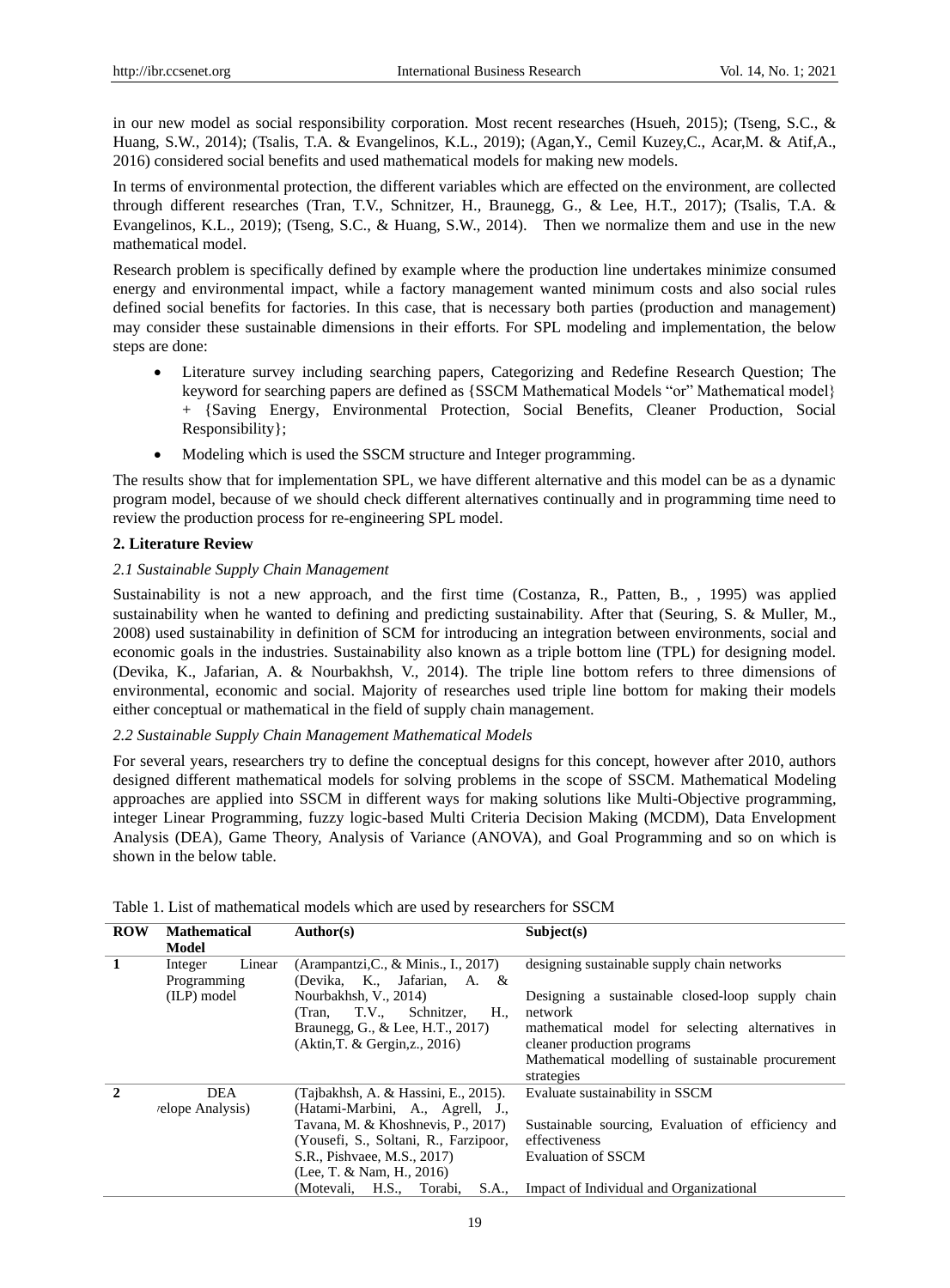|                         |                     | Ghasemi, R., 2016)<br>(Badiezadeh, T., Farzipoor, S.R., & | sustainable supply chain networks                                       |
|-------------------------|---------------------|-----------------------------------------------------------|-------------------------------------------------------------------------|
|                         |                     | Samavati, T., 2017)                                       |                                                                         |
|                         |                     |                                                           | Assessing sustainability of supply chains                               |
|                         |                     | (Boudaghi, E. & Farzipoor S.R.,<br>2018)                  | Predicting group membership of suppliers in<br>sustainable supply chain |
|                         |                     | $(J_{1,X}$ , Wu, J., & Zhu, Q., 2016)                     | Eco-design of transportation in SSCM                                    |
|                         |                     | (Izadikhah, M., Farzipoor<br>S.R.,                        | Assessment of sustainability of suppliers in volume                     |
|                         |                     | Ahmadi, K., 2017)                                         | discount context                                                        |
| 3                       | AHP<br>Fuzzy<br>and | (Luthra, S., Govindan, K., Kannan,                        | Integrated framework for sustainable<br>supplier                        |
|                         | Method              | D., Mangla, S.K., & Garg, C.P.,                           | selection and evaluation in supply chains                               |
|                         |                     | 2017)                                                     | Exploring the impact of dynamic capabilities on                         |
|                         |                     | (Mathivathanan, D., Govindan, K.,                         | sustainable supply chain firm's performance                             |
|                         |                     | & Noorul Haq, A., 2017)                                   | Sustainable procurement strategies                                      |
|                         |                     | (Aktin, T. & Gergin, z., 2016)                            |                                                                         |
|                         |                     | (Awasthi, A., Govindan, K., & Gold,                       | Multi-tier sustainable global supplier selection                        |
|                         |                     | $S_{1, 2018}$                                             | Selecting sustainable supplier                                          |
|                         |                     | (Azimifard, A., Moosavirad, S.H., &                       |                                                                         |
|                         |                     | Ariafar, S., 2018)                                        | Supplier selection                                                      |
|                         |                     | (Govindan, K., Shankar, M. &                              | Sustainable agro-food supply chain design                               |
|                         |                     | Devika, K., 2018)                                         |                                                                         |
|                         |                     | (Allaoui, H., Guo, Y., Choudhary, A.,                     |                                                                         |
|                         |                     | Bloemho-Rawaard, J.M.,<br>&                               |                                                                         |
|                         |                     | 2017369-384)                                              |                                                                         |
| $\overline{\mathbf{4}}$ | Game Theory         | (Raj, A., Biswas, I. & Srivastava,                        | Designing supply contracts for the sustainable supply                   |
|                         |                     | S.K., 2018)                                               | chain                                                                   |
|                         |                     |                                                           | Green product design in supply chains under                             |
|                         |                     | (Zhu, W. & He, Y., 2017)                                  | competition                                                             |
| 5                       | Analysis<br>of      | (Popovic, T., Barbosa-Poyoa, A.,                          | Social sustainability assessment of supply chains                       |
|                         | Variance            | Kraslawski, A. & Carvalho, A.,                            |                                                                         |
|                         | (ANOVA)             | 2018)                                                     |                                                                         |
|                         |                     |                                                           |                                                                         |

Given the question of whether designing and modeling the optimal production line is the least harmful to the environment and the most beneficial to the social, a review of the subject literature has been conducted. By looking at previous research and papers, we have come to the category of Sustainability and SSCM, and the researchers have identified environmental factors as variables or parameters in these two cases.

#### *2.3 Sustainable Production Line*

Supply chain management has different modules which are including Marketing Designing, Supplier Selection, Purchasing and Procurement, Manufacturing and Production, Logistic and transportation, etc. There are limited researches for Sustainable production line which are designed mathematical model. Sustainable production module in SCM refers to different process of manufacturing including designing, supplying raw material, manufacturing, packing and marking and so on. (Alinso,L., Rubino,E.M., Agustina,B., & Domingo,R., , 2017). The cleaner production program is a methodology and useful model for designing the environmental dimension of sustainable production line (Tran, T.V., Schnitzer, H., Braunegg, G., & Lee, H.T., 2017). The sustainable production line focus on the process of production and manufacturing which should meet the environmental and social requirement.

#### *2.4 Corporate Social Responsibility*

Nowadays social responsibility is a common requirement for all factories. There are a huge scholar researches for social responsibility including corporate social responsibility model (Tsalis, T.A. & Evangelinos, K.L., 2019) (Govindan, K., Shankar, M. & Devika, K. , 2018). The corporate social responsibility (CSR) is defined as a concept of management which is used by companies and factories for integration of environmental and social concerns in the process and system design and their interactions(Motevali, H.S., Torabi, S.A., Ghasemi, R., 2016). The purpose of CSR is that the companies and factories involve is social responsibility and philanthropic causes which increase the social benefits. CSR highlight the social benefit enablers, and we use this approach for designing our model.

Our aim in this research is to make a mathematical model with using cleaner production and social benefits in the supply chain. The Goal of social benefits are through the lens of two kind of parameters that we considered: negative social impact and positive social impact. (We emphasis on the environmental and social parameters which are related to Sustainable Supply Chain Management). Finally, in this paper we explore how theory from the field of Cleaner Production Program and SSCM can apply for building a mathematical model and, find a solution for implementation the Sustainable Production Line.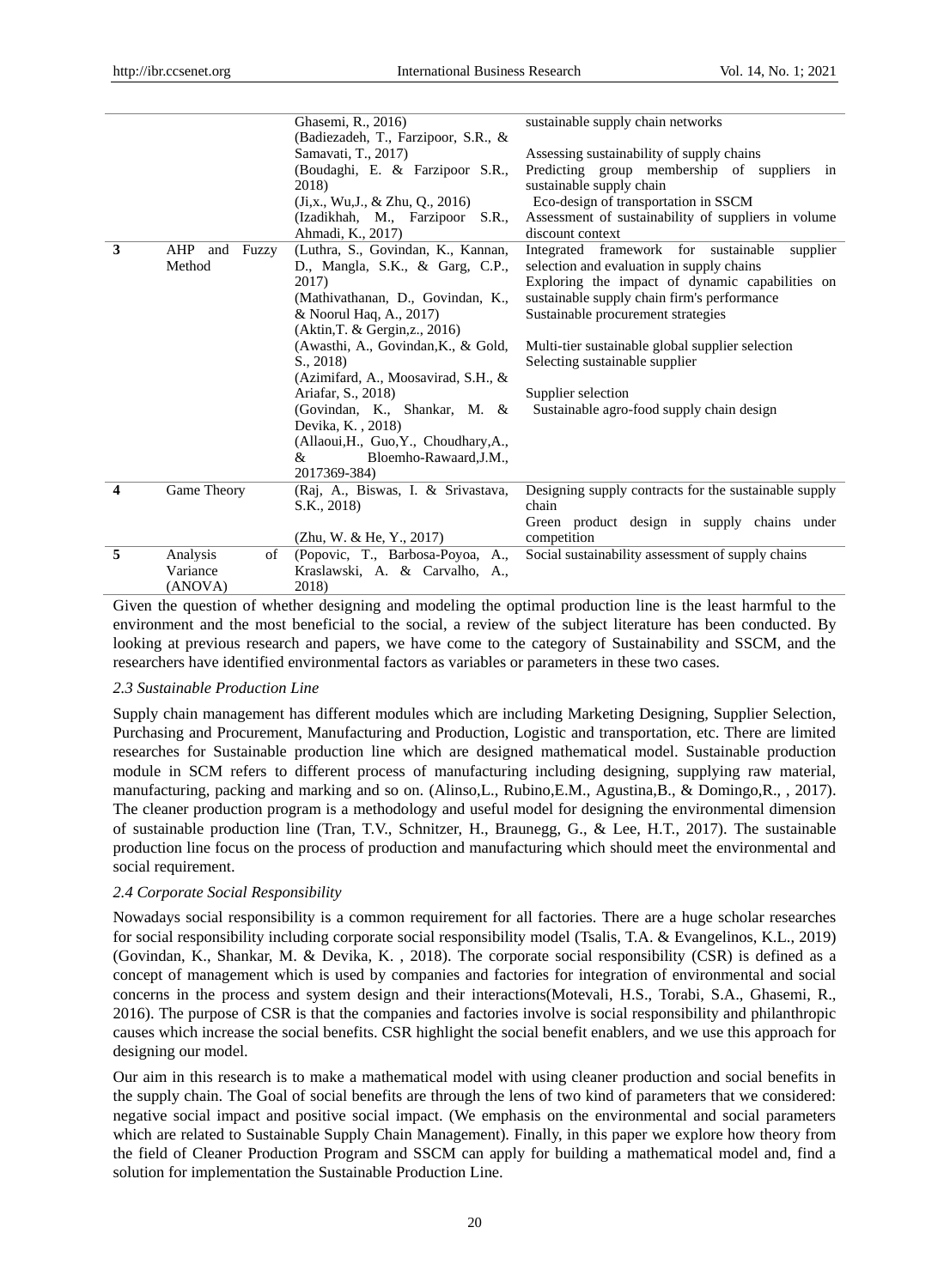# **3. Modeling**

As presented in the Introduction, this paper presents a new method for implementation Sustainable Production Line. We used the Sustainable Supply Chain Management structure as the main structure for making model and used Goal Programming through applying the integer linear program for developing an optimal mathematical model. It is clearly that every production line has different process and if we want to make a model, first we need to define process map of the production line.

In the initial literature review, Goal Programming is an effective decision support tool for alternative selection. (Jones, D.F. & Tamiz, M., 2002) said that Goal Programming has a widely field in the different researches such as engineering, academic management, agricultural management, energy planning, production planning, and green environmental management.

As per our searching, below papers were found that present a goal-programming methodology related to SSCM, CP and CSR. Table 2 presents the papers which are used mathematical models for solving SCM problems and achieving the best solution for environment protection and social benefit.

Table 2. Table of papers which are used goal- programming methodology in the mathematical models for SSCM, Cleaner Production and CSR

| $\bf{R}$     | Author                                   | <b>Implemented Model/</b>                                                                                            |
|--------------|------------------------------------------|----------------------------------------------------------------------------------------------------------------------|
| 0            |                                          | <b>Mathematical Model</b>                                                                                            |
| W            |                                          |                                                                                                                      |
| 1            | (Tseng, S.C., $\&$ Huang, S.W.,<br>2014) | Goal programming, linear model                                                                                       |
| $\mathbf{2}$ | (Devika, K., Jafarian, A. &              | Continuous approximation CA, Stochastic mixed integer programming SMIP,                                              |
|              | Nourbakhsh, V., 2014)                    | Fuzzy mixed integer programming FMIP, Mixed integer nonlinear<br>programming MINLP, Mixed integer linear programming |
| 3            | (Aktin, T. & Gergin, z., 2016)           | Mixed integer linear programming models, AHP preferences                                                             |
| 44           | (Arampantzi,C., & Minis., I.,            | Multi-objective supply chain network                                                                                 |
|              | 2017)                                    | Multi-objective Mixed Integer Linear Programming (MMILP) model                                                       |
| 55           | (Hatami-Marbini, A., Agrell,             | analysis,<br>mathematical<br>envelopment<br>Fuzzy<br>Data<br>programming,                                            |
|              | J., Tavana, M. & Khoshnevis,             | Lexicographic multi-objective linear programming,<br>Fuzzy<br>targets,                                               |
|              | $P_{1,2017}$                             | Super-efficiency                                                                                                     |
| 66           | (Zhou, G., & Zhang, Y., 2017)            | mixed Linear Programming                                                                                             |
| 77           | (Gred, J.H. & Brandenburg,               | A hierarchical decision support tool is presented that combines a                                                    |
|              | $M_{\odot}$ , 2018)                      | deterministic                                                                                                        |
|              |                                          | linear programming model and an aggregate stochastic queuing network<br>model                                        |
| 88           | (Sazvar, Z., Rahmani, M. &               | Multi-objective linear mathematical model, linear model and Pareto solutions,                                        |
|              | Govindan, K., 2018)                      | Augmented 3-constraint (AUGMECON) method                                                                             |
| 99           | &<br>Ι.<br>A., Biswas,<br>(Raj,          | Two-stage Stackelberg game-theoretic approach, linear two-part tariff (LTT)                                          |
|              | Srivastava, S.K., 2018)                  |                                                                                                                      |

## *3.1 Problem Definition*

The research question is how to design a model for production processes that has the least environmental detrimental effect, benefits the community most, and costs the least.

To cope with this challenge, describe in the introduction, this paper suggest an optimization mathematical model based on goal programming into "cleaner production methodology", "Social Benefits" and "management of costs" as follows:

First, we define Assumptions, Decision variables and parameters. Then, model developing including objective functions and constraints.

#### *3.2 Definition of the Assumptions, Decision Variables*

This model is based on production process and for improving the production processes and making a sustainable production line, first we define all the process of production line, then we consider different alternatives of every processes.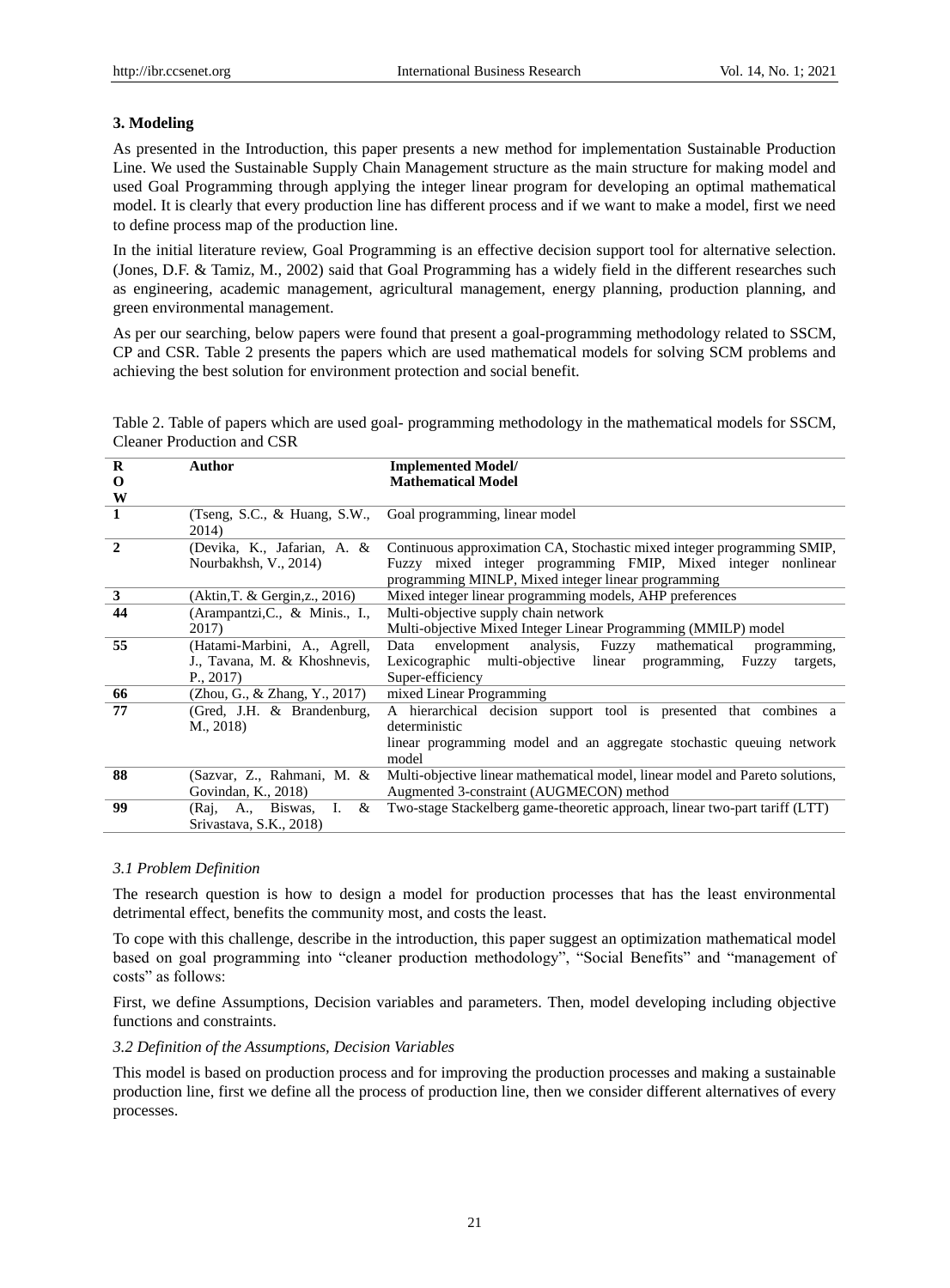## 3.2.1 Production Processes

Assuming production line has different processes  $(Pi, i=1,2,...n)$  and every processes have different alternatives (xij, j=1,2,...mi) for performing, we propose a model to find an optimum selections of alternatives which bring the best results for our model.



Figure 1. The diagram of processes and alternatives for production line

- We consider n process for production in SPL modeling and each process has  $m_i$  alternatives for doing process. It is clearly that if one alternative of process "i" is chosen, the other alternatives will be cancelled and it means that we define the variables for alternatives as  $x_{ij}= 1$  (if selected) or 0 (if not selected). Table 3 presents the variables matrix for processes alternatives. On the other hand, we define "Xio" as baseline production line processes of Pi(without improvement);
- Every alternatives of process have own costs, environmental impact and social impact. We calculate costs, environmental impact and social impact of every alternatives of processes by using the models that propose by some researchers like Cleaner Production for environmental impact, SCR for social impact and using Accounting models for costs. Then, we make a model for choosing the optimum solution for combination of processes and make a SPL (Sustainable Production Line.) Table 3 shows the decision variable matrix for different Alternatives of production processes. Every column shows the alternatives for every process.

| $\mathbf{v}$<br>$\mathbf{A}$ 1<br> | $X_{2}$<br>.                   | <br>$X_i$                                   | .        | $\mathbf{v}$<br>$A_{n1}$  |
|------------------------------------|--------------------------------|---------------------------------------------|----------|---------------------------|
| $X_{12}$<br>$\overline{1}$         | $\mathbf{v}$<br>$X_{2}$<br>ىقى | <br>$X_i$                                   | $\cdots$ | $\mathbf{v}$<br>$A_{n2}$  |
| $\cdots$                           |                                | <br>$\cdots$                                | $\cdots$ | .                         |
| $X^1$                              |                                | <br>$\mathbf{r}$<br><b>Y</b><br>$\Delta$ ii | $\cdots$ | $\mathbf{v}$<br>$x_{ni}$  |
|                                    |                                | <br>$\cdots$                                | $\cdots$ | .                         |
| $x_{1n}$                           | $\mathbf{v}$<br>$x_{2n}$       | <br>$x_{\text{imi}}$                        | $\cdots$ | $\mathbf{v}$<br>$A_{nmn}$ |

Table 3. Decision Variable matrix for Processes Alternatives

# 3.2.2 Environmental Impact

Every alternative of the process has own environmental impact which can be seen in the environment impact matrix as per below table.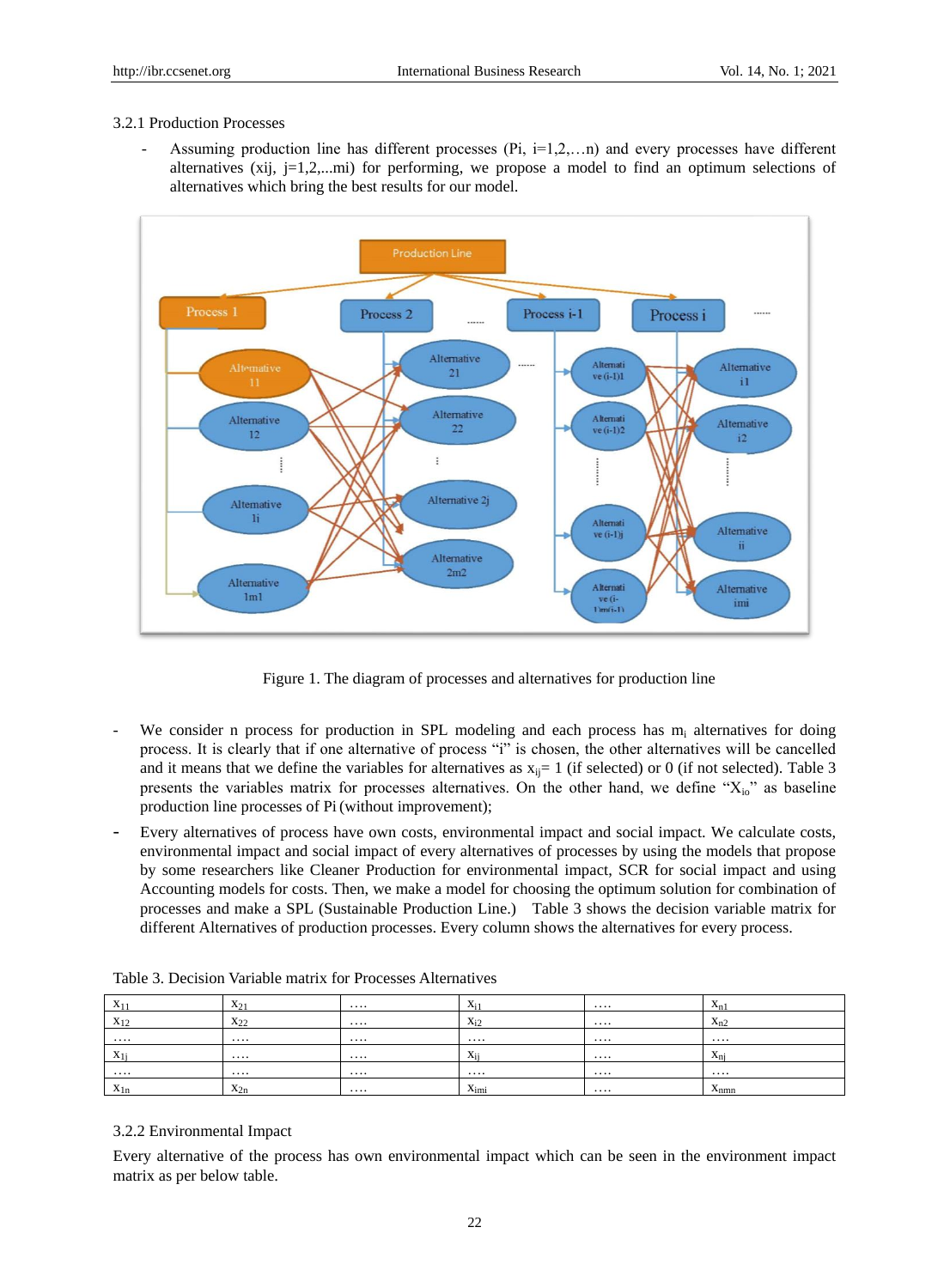| ┳<br>്വം      | $E_{21}$                                                                        | $\cdots$ | $E_{11}$                   | $\cdots$ | — n1                    |
|---------------|---------------------------------------------------------------------------------|----------|----------------------------|----------|-------------------------|
| п<br>$E_{12}$ | $E_{22}$                                                                        | $\cdots$ | -<br>$\mathbf{F}$<br>$-12$ | $\cdots$ | $\blacksquare$<br>$n_1$ |
| $\cdots$      |                                                                                 | $\cdots$ | $\cdots$                   | $\cdots$ | $\cdots$                |
| E<br>Ш.       |                                                                                 | $\cdots$ | <b>H.,</b><br>∸            | .        | $-n1$                   |
| $\cdots$      |                                                                                 | $\cdots$ | $\cdots$                   | .        | $\cdots$                |
| E<br>$E_{1n}$ | –<br>$E_{2n}$                                                                   | $\cdots$ | −<br>$E_{imi}$             | $\cdots$ | –<br>$L_{\text{nnn}}$   |
|               | the contract of the contract of the contract of the contract of the contract of |          |                            |          |                         |

## Table 4. The matrix of Environmental impact reduction variables

 $E_{ij}$  *: environmental impact variable of alternative*  $X_{ij}$ 

For calculating the environmental impact, we have different index and parameters. We use the sustainability development index (2019) and the summary of parameters which are suggested by different researchers through cleaner production planning researches (Table 5).

#### Table 5. List of Environmental Impact Variables

| Ref.                                                             | <b>Material</b> | <b>Parameter</b>    | <b>Measurement</b> way                      | <b>Symbol</b>               |
|------------------------------------------------------------------|-----------------|---------------------|---------------------------------------------|-----------------------------|
| Tsalis.T.A and Evangelinos.K.I (2019); Tran.T.V,                 | Energy          | <b>Energy Use</b>   | MJ/                                         | $E_{\text{energy}}$         |
| Schnitzer.H, Braunegg.G & Lee.H.T.(2017)                         |                 | Electricity         | Quantity /year                              |                             |
|                                                                  |                 | Heating amount      |                                             |                             |
|                                                                  |                 | Cooling amount      |                                             |                             |
| Tsalis.T.A and Evangelinos.K.I (2019); Tran.T.V,<br>Schnitzer.H. | Water           | Water Use           | m <sup>3</sup> water/Quantity/year          | $\mathbf{E}_{\text{water}}$ |
| Braunegg.G&Lee.H.T.(2017);Aktin.T&Gergin.Z.(20                   |                 |                     |                                             |                             |
| 16),                                                             |                 |                     |                                             |                             |
| Tsalis.T.A and Evangelinos.K.I (2019); Tran.T.V,                 | Emission        | CO <sub>2</sub>     | TonCO2 /Quantity/year                       | $E_{Co2}$                   |
| Schnitzer.H.                                                     |                 | CH <sub>4</sub>     | Ton CH <sub>4</sub> /Quantity/year          | $E_{CH4}$                   |
| Braunegg.G&Lee.H.T.(2017);Aktin.T&Gergin.Z.(20                   |                 | N2O                 | TonN2O/Quantity/year                        | $E_{N20}$                   |
| 16),                                                             |                 | <b>HFCs</b>         | TonHFCs/Quantity/yea                        | $E_{HFCs}$                  |
|                                                                  |                 | <b>PFCs</b>         | r                                           | E <sub>PFCs</sub>           |
|                                                                  |                 | NF3                 | Ton                                         | $E_{NF3}$                   |
|                                                                  |                 |                     | PFCs/Quantity/year<br>Ton NF3/Quantity/year |                             |
| Schnitzer.H,<br>Tran.T.V,                                        | Waste           | Solid Waste         | kg/Quantity/year                            | $E_{sw}$                    |
| Braunegg.G&Lee.H.T.(2017); Motevali Haghighi.S,                  |                 | Hazardous waste     | kg/Quantity/year                            | $E_{hw}$                    |
| Torabi.S.A , Ghasemi.R (2016); Awasthi.A ,                       |                 |                     |                                             |                             |
| Govindan.K & Gold.S. (2018),                                     |                 |                     |                                             |                             |
| Tsalis.T.A and Evangelinos.K.I (2019); Awasthi.A,                | <b>Bio</b>      | size<br>of          |                                             | $E_{bio}$                   |
| Govindan.K & Gold.S. (2018),                                     | Diversity       | operational<br>site |                                             |                             |
|                                                                  |                 | in km2              |                                             |                             |
|                                                                  |                 | impact on local     |                                             |                             |
|                                                                  |                 | species ratio of    |                                             |                             |
|                                                                  |                 | protected habits    |                                             |                             |

For every alternatives of process, we have above parameters. It means that for Calculating Eij of alternative j of process i, referring to table (4), we have different amount of environmental impact like  $E(P)_{ii}$ :

Equation 1:  $E(P)_{ij} = \{E_{(energy)ij}, E_{(water)ij}, E_{(co2)ij}, E_{(CH4)ij}, E_{(N2O)ij}, E_{(HFCs)ij}, E_{(PFCs)ij}, E_{(NP3)ij}, E_{(sw)ij}, E_{(Hw)ij}, E_{(bio)ij}\}.$ 

For Calculating E<sub>ij</sub>, we have to normalize different environmental impact variables and then we can calculate the total environmental impact of alternative j process i. We use Normal Distribution for normalizing the environmental parameters. The formula that we use is:

Equation 2: 
$$
n = \frac{x-\mu}{\delta}
$$
 where:  $= \frac{\sum_{i=1}^{n}xi}{n}$ ,  $\delta = 2 \sqrt{\frac{\sum_{i=1}^{n}(Xi-\mu)^2}{n}}$ 

$$
Equation 3: n_{ij(P)} = \left(\frac{E(P)ij - \frac{\sum_{i} \sum_{j} E(P)ij}{m+n}}{\sqrt{\frac{\sum_{i} \sum_{j} (E(P)ij - \frac{\sum_{i} \sum_{j} E(P)ij}{m+n})^2}{m+n}}\right)}
$$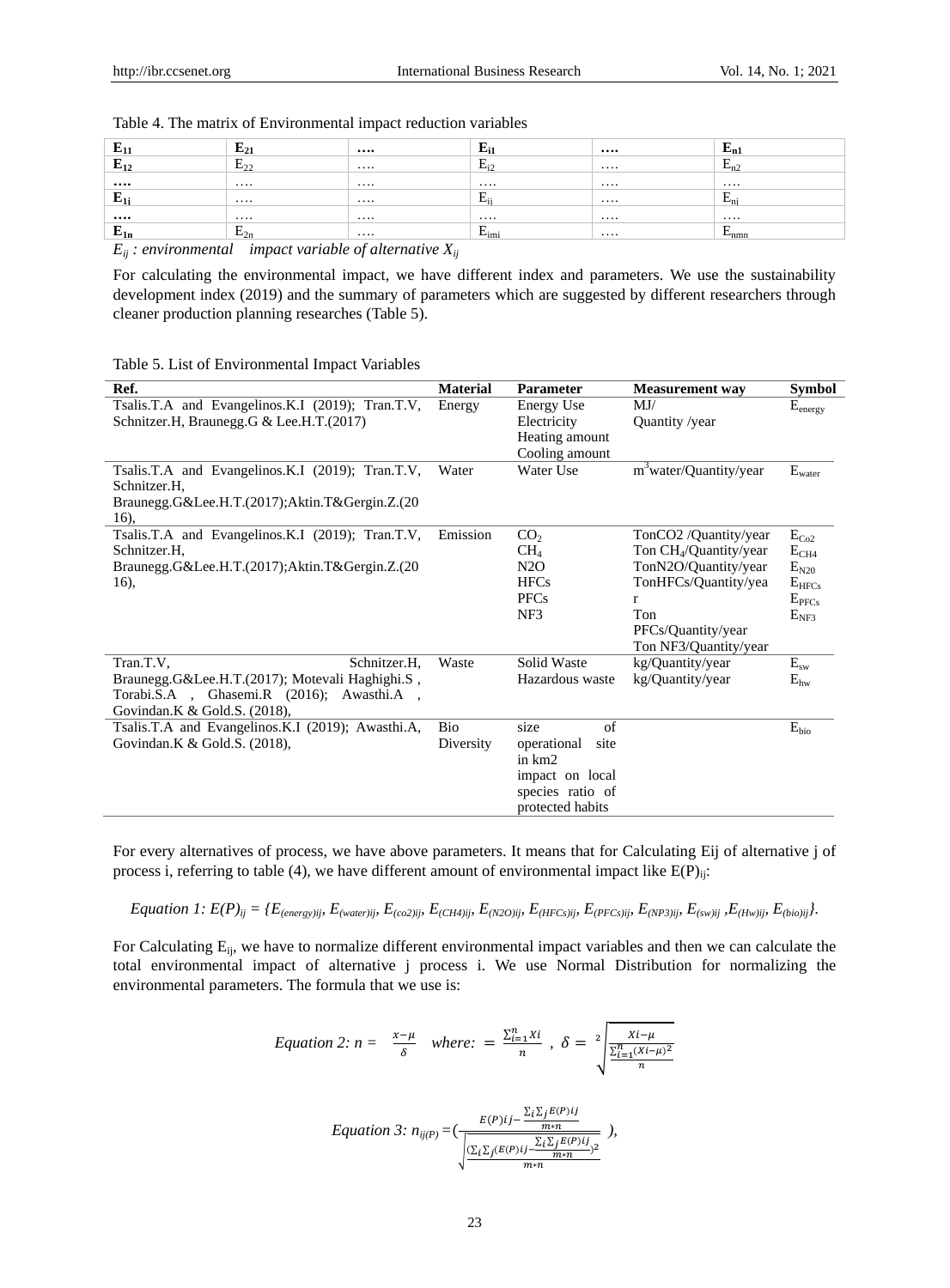with considering weight of every environmental parameter, we can calculate the  $E_{ii}$  as per below equation:

Equation 4: 
$$
E_{ij} = \sum \pi ij \, (P) = \sum \left(\frac{E(P)ij - \frac{\sum_i \sum_j E(P)ij}{m+n}}{\sqrt{\frac{\sum_i \sum_j (E(P)ij - \frac{\sum_i \sum_j E(P)ij}{m+n})}{m+n}}\right)^2}}
$$

The result of Equations 2, 3 and 4 is :

*Equation 5:* 

$$
Eij = \frac{E(Energy)ij - \frac{\Sigma_{i}\Sigma_{j}E(Energy)ij}}{m+n} + \frac{E(Water)ij - \frac{\Sigma_{i}\Sigma_{j}E(Energy)ij}}{m+n}}{\sqrt{\frac{\Sigma_{i}\Sigma_{j}(E(Energy)ij)}{m+n}} + \frac{\Sigma_{i}\Sigma_{j}E(Water)ij - \frac{\Sigma_{i}\Sigma_{j}E(water)ij}{m+n}}{m+n}} + \frac{E(CO2)ij - \frac{\Sigma_{i}\Sigma_{j}E(CO2)ij}}{m+n} + \frac{E(CO2)ij - \frac{\Sigma_{i}\Sigma_{j}E(CO2)ij}{m+n}}{m+n} + \frac{E(N2O)ij - \frac{\Sigma_{i}\Sigma_{j}E(N2O)ij}{m+n}}{m+n} + \frac{E(N2O)ij - \frac{\Sigma_{i}\Sigma_{j}E(N2O)ij}{m+n}}{m+n}} + \frac{E(HECS)ij - \frac{\Sigma_{i}\Sigma_{j}E(HFCS)ij}{m+n}}{\sqrt{\frac{\Sigma_{i}\Sigma_{j}(E(N2O)ij)}{m+n}} + \frac{E(HFCS)ij - \frac{\Sigma_{i}\Sigma_{j}E(HFCS)ij}{m+n}}{m+n} + \frac{E(PFCS)ij - \frac{\Sigma_{i}\Sigma_{j}E(PFCS)ij}{m+n}}{m+n} + \frac{E(PFCS)ij - \frac{\Sigma_{i}\Sigma_{j}E(PFCS)ij}{m+n}}{m+n}}{m+n} + \frac{E(NP3)ij - \frac{\Sigma_{i}\Sigma_{j}E(NP3)ij}{m+n}}{m+n} + \frac{E(SW)ij - \frac{\Sigma_{i}\Sigma_{j}E(SW)ij}{m+n}}{m+n} + \frac{E(HW)ij - \frac{\Sigma_{i}\Sigma_{j}E(HW)ij}{m+n}}{m+n} + \frac{E(bio)ij - \frac{\Sigma_{i}\Sigma_{j}E(bio)ij}{m+n}}{m+n} + \frac{E(bio)ij - \frac{\Sigma_{i}\Sigma_{j}E(bio)ij}{m+n}}{m+n} + \frac{E(bio)ij - \frac{\Sigma_{i}\Sigma_{j}E(bio)ij}{m+n}}{m+n} + \frac{E(bio)ij - \frac{\Sigma_{i}\Sigma_{j}E(bio)ij}{m+n}}{m+n} + \frac{E(bio)ij - \frac{\Sigma_{i}\Sigma_{j}E(bio)ij}{m+n} + \frac{E(bio)ij - \frac{\Sigma_{i}\Sigma_{j}E(bio)ij}{m+n}}{m+n} + \frac{E(NP3)ij - \Sigma_{i}\Sigma
$$

# 3.2.3 Economic Parameters

Assuming the development SPL economic variables as per below:

- o Dy: Annual Demand for production;
- $\circ$  T<sub>ij</sub> : time duration of X<sub>ij;</sub>
- $\circ$  C<sub>pij</sub>: total cost for process of  $X_{ij}$  including direct and indirect costs;
- $\circ$  C<sub>Eij</sub>: total cost for improvement or reduction for X<sub>ij</sub>;
- $\circ$  C<sub>Sij</sub>: Cost for social impact of X<sub>ij</sub>;
- o Cp: total budget for production line;
- $\circ$  C<sub>Xij</sub>: total costs of alternative X<sub>ij;</sub>
- o Cc: Cost for purchasing carbon credit for production line according to rules and regulation of government for environmental protection.

Equation 6: 
$$
C_p \leq (\sum_{j=1}^{mn} \sum_{i=1}^{n} Cpi_j \cdot Xij + \sum_{j=1}^{mn} \sum_{i=1}^{n} CEij \cdot Xij + \sum_{j=1}^{mn} \sum_{i=1}^{n} Csij \cdot Xij + C_c)
$$

We have three matrixes for Costs which are Economic Costs  $(C_{pij})$  Matrix, Environmental reduction costs Matrix  $(C_{Eij})$  and Social impact costs  $(C_{Sij})$ . We define  $C_{Xij}$  as per Equation 6.

$$
Equation 7: \mathbf{C}_{\mathbf{Xij}} = C_{pi} + C_{Eij} + \mathbf{C}_{\mathbf{Sij}}
$$

We have a cost matrix for processes alternatives as per below table.

Table 6. Cost Matrix for Alternatives of Processes

| $\mathbf{C}\mathbf{X_{11}}$ | $Cx_{21}$           |          | $\mathbf{X}_{i1}$          | $\cdots$ | $cx_{n1}$              |
|-----------------------------|---------------------|----------|----------------------------|----------|------------------------|
| $Cx_{12}$                   | $Cx_{22}$           | $\cdots$ | $Cx_{i2}$                  | $\cdots$ | $-X_{n2}$              |
| $\cdots$                    | $\cdots$            | $\cdots$ | $\cdots$                   | $\cdots$ | $\cdots$               |
| $\mathbf{C}\mathbf{x}_{1j}$ | $\cdots$            | $\cdots$ | $\mathbf{X}_{ii}$          | $\cdots$ | $-\Lambda_{\text{ni}}$ |
| $\cdots$                    | $\cdots$            | $\cdots$ | $\cdots$                   | $\cdots$ |                        |
| $cx_{1n}$                   | $\mathcal{L}X_{2n}$ | $\cdots$ | $\mathcal{N}_{\text{imi}}$ | $\cdots$ | $-\Lambda_{\rm nmn}$   |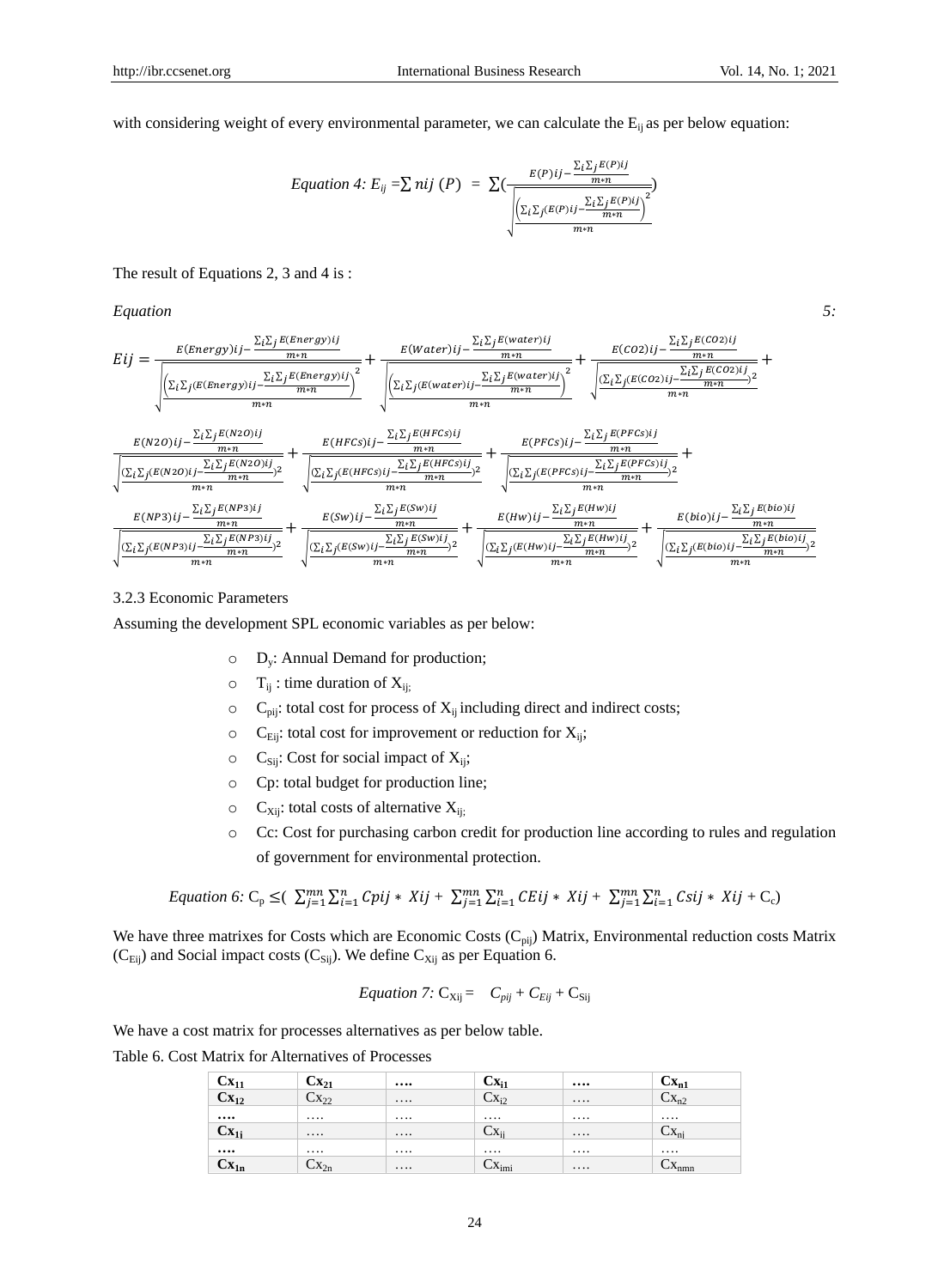## 3.2.4 Social Parameters

Nowadays one of the important responsibilities of factories is social responsibility. For designing social responsibilities systems in the factories and implementation and measurement, researchers proposed different models. We study these models and most important is the parameters and criteria for measurements and modeling the social responsibilities. Different researchers offer various parameters such as decent work conditions, Human rights and abuse human rights, personal training, health and safety, rewards and punishments criteria and so on. (Table 7). According to the research results and literature review, we define two kind of social impacts: positive impacts and negative impacts.

Table 7. List of social responsibilities parameters for factories

| Ref.                                       | Parameter<br>Unit        |                            | Symbol                    | Measurement way    | Social Impact |
|--------------------------------------------|--------------------------|----------------------------|---------------------------|--------------------|---------------|
| (Awasthi, A., Govindan, K.,                | Labor Practices          | Man-Hours/year<br>$S_{lr}$ |                           | Total Hours<br>of  | Positive      |
| Gold,<br>$2018$ :<br>&<br>S.,              |                          |                            |                           | practices per year |               |
| (Govindan, K., Shankar, M.                 |                          |                            |                           |                    |               |
| & Devika, K., 2018)                        |                          |                            |                           |                    |               |
| (Awasthi, A., Govindan, K.,                | work<br>Decent           | Satisfaction               | $\mathbf{S}_{\text{df}}$  | Worker interview,  | Positive      |
| &<br>Gold,<br>$S_{\cdot\cdot}$<br>$2018$ : | Conditions               | Score                      |                           | questionnaire and  |               |
| (Govindan, K., Shankar, M.                 | Flexible working         |                            |                           | survey             |               |
| & Devika, K., 2018)                        |                          |                            |                           |                    |               |
| (Awasthi, A., Govindan, K.,                | Human<br>Rights/         | Score                      | S <sub>hr</sub>           | Survey             | Positive      |
| &<br>Gold,<br>S.,<br>$2018$ :              | Worker rights            |                            |                           |                    |               |
| (Govindan, K., Shankar, M.                 | Abuse of human           |                            | $S_{ab}$                  | HR Data            | Negative      |
| & Devika, K., 2018)                        | right/                   | Number<br>of               |                           |                    |               |
|                                            | Human rights of an       | complains                  |                           |                    |               |
|                                            | individual               |                            |                           |                    |               |
| (Tsalis, T.A. & Evangelinos,               | Employment               | Number<br>of               | $SS_{eh}$                 | Survey<br>and      | Negative      |
| K.L., 2019) (Govindan, K.,                 | Health and Safety        | accidents / Year           |                           | Human<br>resource  |               |
| Shankar, M. & Devika, K.,                  |                          |                            |                           | data               |               |
| 2018) (Arampantzi, C.,<br>&                |                          |                            |                           |                    |               |
| Minis., I., 2017)                          |                          |                            |                           |                    |               |
| (Tsalis, T.A. & Evangelinos,               | Training                 | Number<br>of               | $S_{tr}$                  | Survey<br>and      | Positive      |
| K.L., 2019) (Govindan, K.,                 |                          | Human<br>who               |                           | Human<br>resource  |               |
| Shankar, M. & Devika, K.,                  |                          | trained / year             |                           | data               |               |
| 2018)                                      |                          |                            |                           |                    |               |
| (Tsalis, T.A. & Evangelinos,               | Voice<br>of              | Customer                   | $S_{\rm cs}$              | <b>CSR</b> Data    | Positive      |
| K.L., 2019)                                | Customers                | Satisfaction               |                           |                    |               |
|                                            |                          | score<br>and               | $S_{cp}$                  |                    | Negative      |
|                                            |                          | Complains                  |                           |                    |               |
| (Tajbakhsh, A. & Hassini,                  | average reputation       | Score                      | $\overline{S_{ar}}$       | Survey             | positive      |
| E., 2015)                                  | factor                   |                            |                           |                    |               |
| (Govindan, K., Shankar, M.                 | Equity<br>Labor          | Score                      | $S_{\rm El}$              | Survey             | positive      |
| & Devika, K., 2018)                        | Sources                  |                            |                           |                    |               |
| (Govindan, K., Shankar, M.                 | Rewards for ethical      | The quantity of            | $S_{rw}$                  | HR Data            | Positive      |
| & Devika, K., 2018)                        | behavior                 | rewards                    |                           |                    |               |
|                                            | Penalties<br>and         | The quantity of            |                           |                    | Negative      |
|                                            | punishments<br>for       | punishment                 | $S_{pu}$                  |                    |               |
|                                            | unethical behavior       |                            |                           |                    |               |
|                                            |                          |                            |                           |                    |               |
| (Tsalis, T.A. & Evangelinos,               | <b>Job Opportunities</b> | The<br>total               | $S_{ib}$                  | Production plan    | Positive      |
| K.L., 2019)                                |                          | quantity of Job            |                           |                    |               |
|                                            |                          | Opportunities              |                           |                    |               |
| (Govindan, K., Shankar, M.                 | Product                  | Score                      | $S_{pr}$                  | Survey             | Positive      |
| & Devika, K., 2018)                        | responsibility           |                            |                           |                    |               |
| (Hsueh, 2015)                              | CSR Performance          | Score                      | $\mathbf{S}_{\text{csr}}$ | Survey             | Positive      |
|                                            | Level                    |                            |                           |                    |               |

For normalizing the parameters and using in the model, we use the normal distribution same as Environmental parameters in Equation 3.

Equation 8 :  $S_{(xp)}$  = The collection of positive of social parameters  $\epsilon$  {  $S_{lr}$ ,  $S_{dr}$ ,  $S_{hr}$ ,  $S_{rs}$ ,  $S_{sr}$ ,  $S_{er}$ ,  $S_{pr}$ ,  $S_{lp}$ ,  $S_{lp}$ ,  $S_{lp}$ ,  $S_{lp}$ ,  $S_{lp}$ ,  $S_{lp}$ ,  $S_{lp}$ ,  $S_{lp}$ ,  $S_{lp}$ ,  $S_{lp}$ ,  $S_{lp}$ ,

*Scsr }*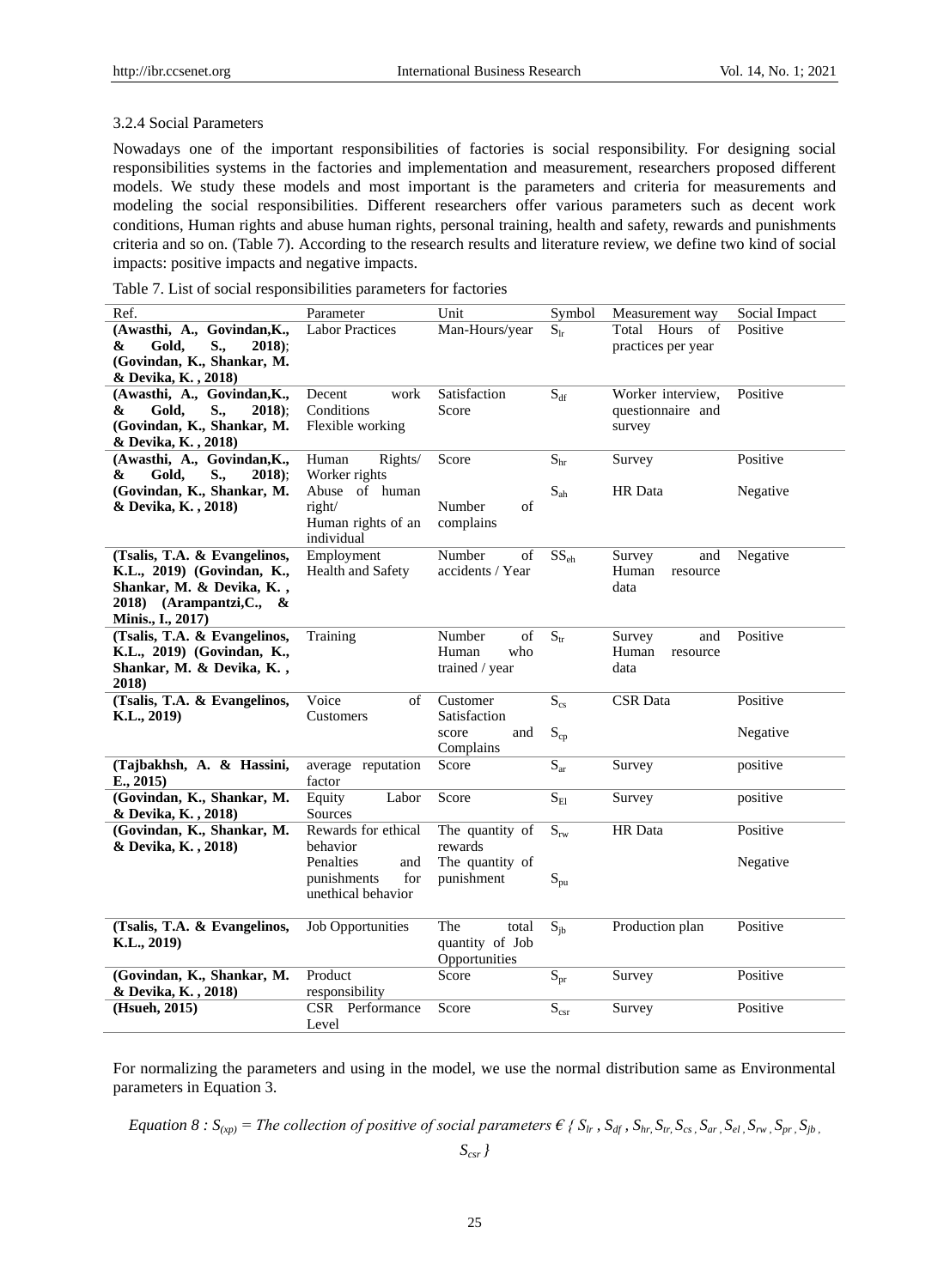*Equation 9:*  $S_{(xn)}$  = *The collection of negative of social parameters*  $\epsilon$ *{*  $S_{ah}$ ,  $S_{eh}$ ,  $S_{cp}$ ,  $S_{pu}$  *}* 

*Equation 10: Sij= the summation of normalized positive social parameters minus negative social parameters* 

$$
= \sum_{x} \frac{S(xp)ij - \frac{\sum_{i}\sum_{j}S(xp)ij}{m+n}}{\sqrt{\frac{\left(\sum_{i}\sum_{j}(S(xp)ij - \frac{\sum_{i}\sum_{j}S(xp)ij}{m+n}\right)^2}{m+n}} + \sum_{x} \frac{S(xn)ij - \frac{\sum_{i}\sum_{j}S(xn)ij}{m+n}}{\sqrt{\frac{\left(\sum_{i}\sum_{j}(S(xn)ij - \frac{\sum_{i}\sum_{j}S(xn)ij}{m+n}\right)^2}{m+n}}}}}
$$

With using Equation  $(8)$ , Equation  $(9)$  and Equation  $(10)$ :

$$
Equation 11 Sij = \frac{S(lr)ij - \frac{\sum_{i}\sum_{j}S(lr)ij}{mn}}{\sqrt{\frac{\left(\sum_{i}\sum_{j}(S(lr)ij - \frac{\sum_{i}\sum_{j}S(lr)ij}{mn}\right)^{2}}{mn}} + \frac{\left(\sum_{i}\sum_{j}(S(lr)ij - \frac{\sum_{i}\sum_{j}S(lr)ij}{mn}\right)^{2}}{mn}}{mn}}\right)} + \frac{S(c)ij - \frac{\sum_{i}\sum_{j}S(lr)ij}{mn}}{\sqrt{\frac{\left(\sum_{i}\sum_{j}(S(lr)ij - \frac{\sum_{i}\sum_{j}S(lr)ij}{mn}\right)^{2}}{mn}} + \frac{S(c)ij - \frac{\sum_{i}\sum_{j}S(lr)ij}{mn}}{mn}}\right)}} + \frac{S(c)ij - \frac{\sum_{i}\sum_{j}S(c)ij}{mn}}{mn}
$$
\n
$$
+ \frac{S(c)ij - \frac{\sum_{i}\sum_{j}S(c)ij}{mn}}{mn}
$$
\n
$$
+ \frac{S(rv)ij - \frac{\sum_{i}\sum_{j}S(lr)ij}{mn}}{mn}
$$
\n
$$
+ \frac{S(rv)ij - \frac{\sum_{i}\sum_{j}S(lr)ij}{mn}}{mn}
$$
\n
$$
+ \frac{S(rv)ij - \frac{\sum_{i}\sum_{j}S(lr)ij}{mn}}{mn}
$$
\n
$$
+ \frac{S(rv)ij - \frac{\sum_{i}\sum_{j}S(lr)ij}{mn}}{mn}
$$
\n
$$
+ \frac{S(rv)ij - \frac{\sum_{i}\sum_{j}S(lr)ij}{mn}}{mn}
$$
\n
$$
+ \frac{S(rv)ij - \frac{\sum_{i}\sum_{j}S(lr)ij}{mn}}{mn}
$$
\n
$$
+ \frac{S(rv)ij - \frac{\sum_{i}\sum_{j}S(lr)ij}{mn}}{mn}
$$
\n
$$
+ \frac{S(rv)ij - \frac{\sum_{i}\sum_{j}S(lr)ij}{mn}}{mn}
$$
\n
$$
+ \frac{S(rv)ij - \frac{\sum_{i}\sum_{j}S(lr)ij}{mn}
$$
\n
$$
+ \frac{S(rv)ij - \frac{\sum_{i}\sum_{j}S(lr)ij}{mn}}{mn}
$$
\n
$$
+ \frac{S(rv)ij - \frac{\sum_{i}\sum_{j}S(lr)ij}{
$$

The result of the Equations 7-11 are a matrix as per below table which is shown the social impacts in every alternatives:

Table 8. The matrix of Social Impacts for different alternatives

| וט                          | $\mathbf{v}_{2}$  |          | $\mathbf{v}_{i1}$         | $\cdots$ | $\mathbf{v}_{n}$          |
|-----------------------------|-------------------|----------|---------------------------|----------|---------------------------|
| $\sim$<br>$\mathbf{v}_{12}$ | $\mathbf{D}_{2z}$ | $\cdots$ | $\mathbf{p}_{i2}$         | $\cdots$ | $\mathbf{u}_{n2}$         |
|                             | $\cdots$          | $\cdots$ | $\cdots$                  | $\cdots$ | $\cdots$                  |
| $\mathbf{u}_{1i}$           | $\cdots$          | $\cdots$ | $\mathbf{u}_{\text{ii}}$  | $\cdots$ | $\mathbf{v}_{ni}$         |
|                             | $\cdots$          | $\cdots$ | $\cdots$                  | $\cdots$ | $\cdots$                  |
| N.<br>1n                    | $\mathbf{v}_{2n}$ | $\cdots$ | $\mathbf{u}_{\text{imi}}$ | $\cdots$ | $\mathbf{p}_{\text{nnn}}$ |

#### *3.3 Model Development*

The main issues for the production line is which alternatives for every process should be selected in order to minimum environmental impacts and maximum social benefits with production constraints and budget constraints. The Goals are defined according to research question as per below:

- o Goal 1- Minimize the environmental impact with considering limitation of budget for improvement
- o Goal 2- Minimize the total cost with considering environmental impact objective;
- o Goal 3: Maximize social benefits with considering budget limitations.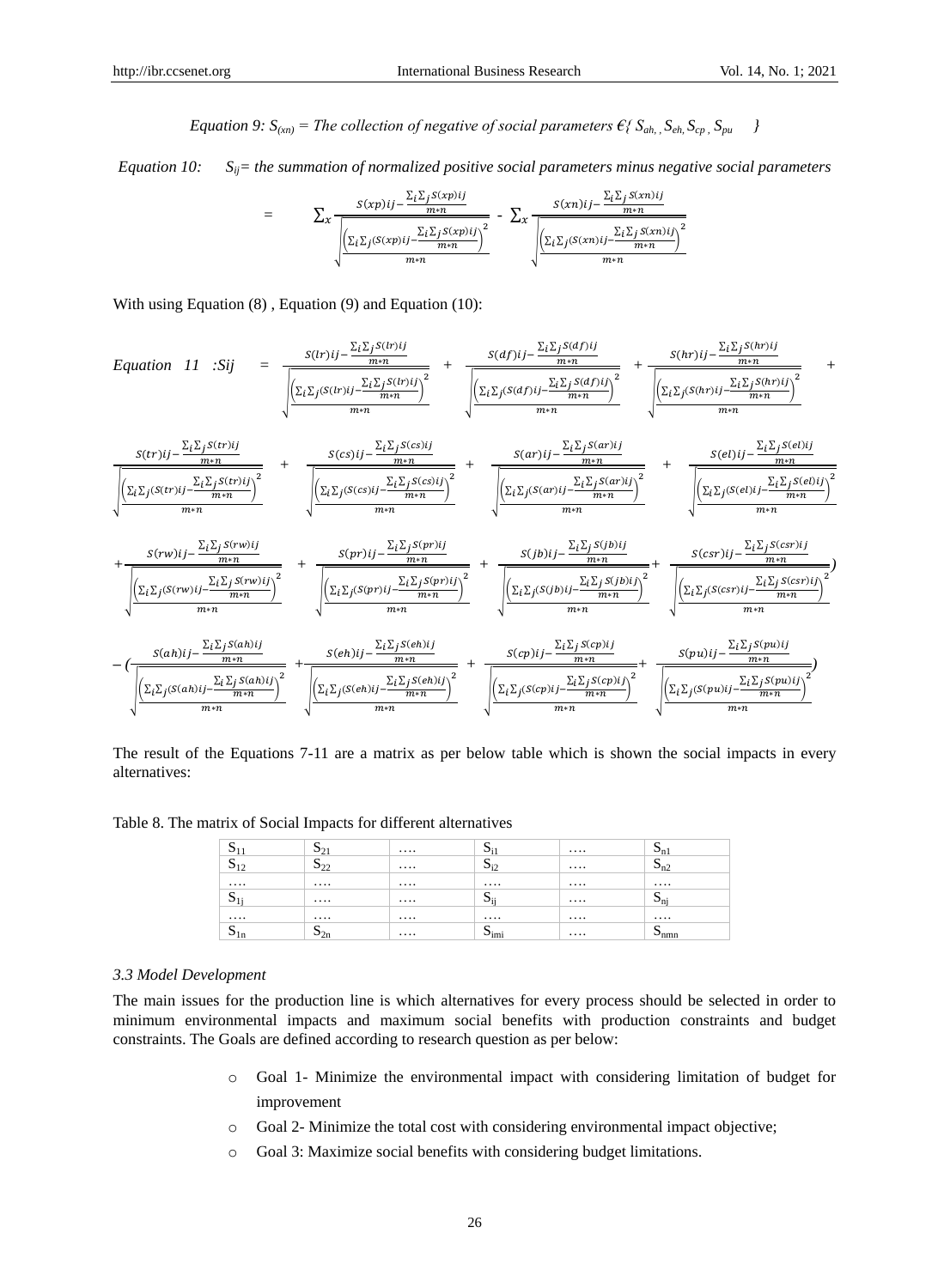

Figure 2. The diagram of Different models combinations for making new Sustainable Production Line model

Model formulation

The objective functions of the three dimensions are as follows:

3.3.1 Objective Functions

 **Objective function of Goal 1:** The goal is the minimization of the environmental impact. Environmental impact is expressed as in Equation (12).

Equation 12: 
$$
GI = \sum_{i=1}^{n} \sum_{j=0}^{mi} Eij * Xij
$$

- $E_{ii}$ : Environmental Parameter of process Pi,  $i = 1 \ldots n$  which are expressed in section 3-2-2;
	- n: total number of processes of the plant;
	- m<sup>i</sup> : The number of alternatives for process i.

From Equation (1), the integrated environmental parameter of choosing the best alternatives of processes is expressed as Equation (5):

#### *Equation 13: G1*

$$
=(\sum_i\sum_j(\frac{E(Energy)ij-\frac{\sum_i\sum_jE(Energy)ij}{m*n}}{\sqrt{\frac{\left(\sum_i\sum_j(E(Energy)ij-\frac{\sum_i\sum_jE(Energy)ij}{m*n}\right)^2}{m*n}}+\frac{E(Water)ij-\frac{\sum_i\sum_jE(water)ij}{m*n}}{\sqrt{\frac{\left(\sum_i\sum_j(E(Energy)ij-\frac{\sum_i\sum_jE(water)ij}{m*n}\right)^2}{m*n}}+\frac{E(CO2)ij-\frac{\sum_i\sum_jE(CO2)ij}{m*n}}{m*n}}}}\right)}}{\sqrt{\frac{\left(\sum_i\sum_j(E(Co2)ij-\frac{\sum_i\sum_jE(CO2)ij}{m*n}\right)^2}{m*n}}+\frac{E(CO2)ij-\frac{\sum_i\sum_jE(CO2)ij}{m*n}}{m*n}}{m*n}}\right)}}{\sqrt{\frac{\left(\sum_i\sum_j(E(Co2)ij-\frac{\sum_i\sum_jE(CO2)ij}{m*n}\right)^2}{m*n}}{m*n}}+\frac{E(CO2)ij-\frac{\sum_i\sum_jE(CO2)ij}{m*n}}{m*n}}\right)}}{\sqrt{\frac{\left(\sum_i\sum_jE(CO2)ij-\frac{\sum_i\sum_jE(CO2)ij}{m*n}\right)^2}{m*n}}}
$$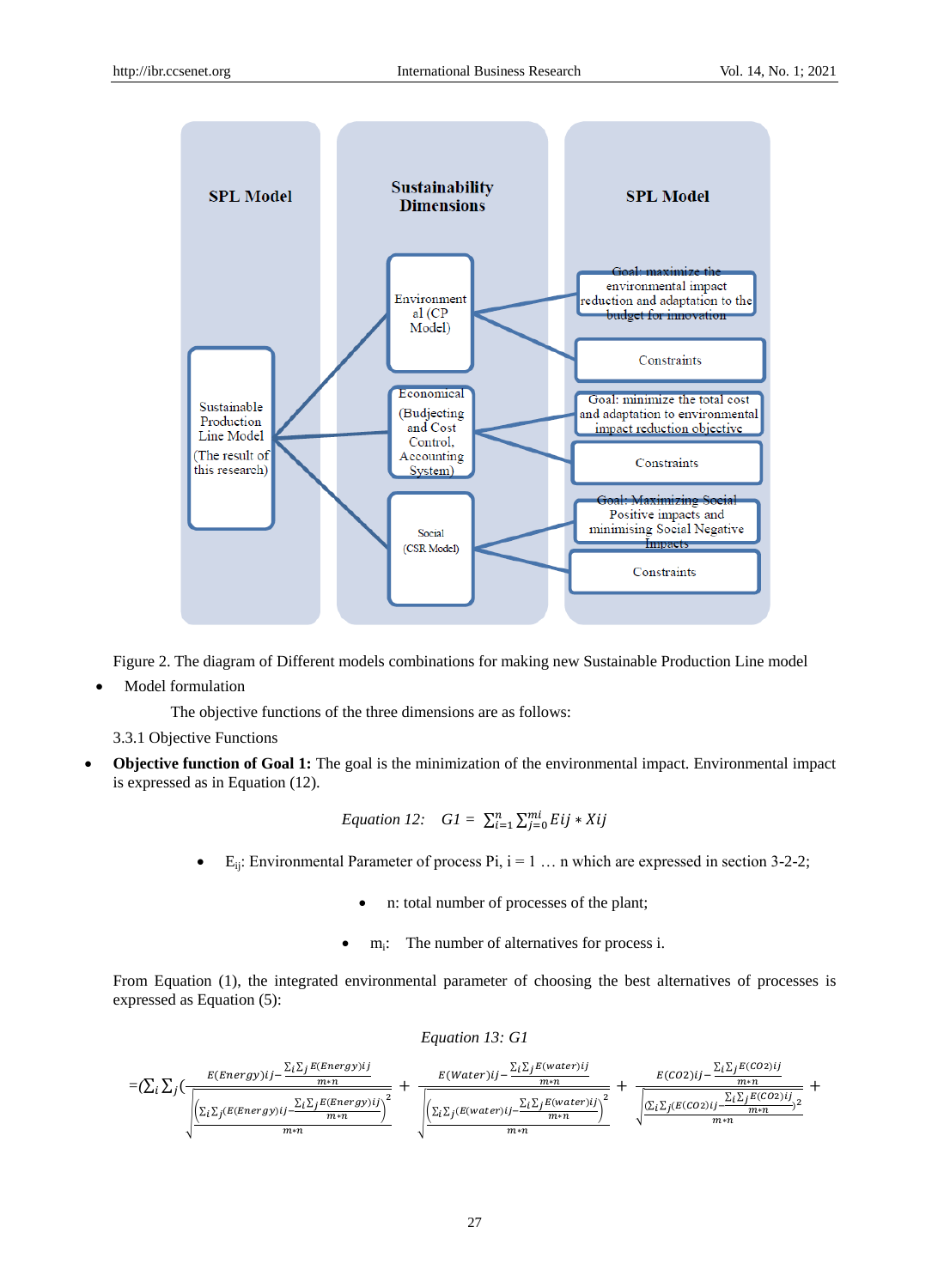$$
\frac{E( N20)ij-\frac{\Sigma_{i}\Sigma_{j}E( N20)ij}}{m*n}+\frac{E(HFCs)ij-\frac{\Sigma_{i}\Sigma_{j}E(HFCs)ij}}{m*n}}{\sqrt{\frac{(\Sigma_{i}\Sigma_{j}(E(N20)ij)-\frac{\Sigma_{i}\Sigma_{j}E(N20)ij}{m*n})^{2}}{m*n}}+\frac{E(FFCs)ij-\frac{\Sigma_{i}\Sigma_{j}E(HFCs)ij}}{m*n}}{\sqrt{\frac{(\Sigma_{i}\Sigma_{j}(E(NP3)ij)-\frac{\Sigma_{i}\Sigma_{j}E(NP3)ij}{m*n})^{2}}{m*n}}+\frac{E(Sw)ij-\frac{\Sigma_{i}\Sigma_{j}E(BFFCs)ij}{m*n})^{2}}{m*n}}+\frac{E(Sw)ij-\frac{\Sigma_{i}\Sigma_{j}E(Sw)ij}{m*n}}{m*n}+\frac{E(Kw)ij-\frac{\Sigma_{i}\Sigma_{j}E(Sw)ij}{m*n}}{m*n}+\frac{E(Hw)ij-\frac{\Sigma_{i}\Sigma_{j}E(Hw)ij}{m*n}}{m*n}}{m*n}+\frac{E(Hw)ij-\frac{\Sigma_{i}\Sigma_{j}E(Hw)ij}{m*n}}{m*n}+\frac{E(Hw)ij-\frac{\Sigma_{i}\Sigma_{j}E(Hw)ij}{m*n}}{m*n}+\frac{E(bio)ij-\frac{\Sigma_{i}\Sigma_{j}E(bio)ij}{m*n}}{m*n}+\frac{E(bio)ij-\frac{\Sigma_{i}\Sigma_{j}E(bio)ij}{m*n}}{m*n}}) \times Kij
$$

 **Objective function of Goal 2:** The goal is the minimization of total improvement cost including environmental and social costs. Investment cost is the total cost for improvement of all processes and selected correspondence alternatives. Thus, the objective function of case 1 is given by Equation (19):

$$
(14)
$$

$$
G2 = Min \, (\quad \sum_{i=1}^{n} \sum_{j=1}^{mi} Cpij * Xij + \sum_{i=1}^{n} \sum_{j=1}^{mi} CEij * Xij + \sum_{i=1}^{n} \sum_{j=1}^{mi} Csij * Xij + C_c)
$$

- *n: total number processes of the plant*
- $m_i$ *: number of alternatives of process Pi, i = 1 ... n*
- $\bullet$  *j* = *1 ... mi*
- $C_{ij}$ *: investment cost of*  $X_{ij}$
- *C: total cost for production line*
- **Objective function of Goal 3:** The objective function for social dimension is: Maximizing positive social impacts minus negative social impacts. The social parameters are defined in table. The following different social impacts are quantified and combined together as one Objective function in Equation 15:

*Equation 15* : 
$$
G3 = Max \sum_{ij} (S_{ij})x_{ij} \sum_{ij} (S_{ij})x_{ij}
$$

By using equation (11) and equation (15), we have equation (16):

(16)

$$
G3 = Max \sum \left( \left( \frac{S(lr)ij - \frac{\sum_{i}\sum_{j}S(lr)ij}{m+n}}{\sqrt{\frac{\left(\sum_{i}\sum_{j}(S(lr)ij - \frac{\sum_{i}\sum_{j}S(lr)ij}{m+n}\right)^{2}}{m+n}}}\right)^{2}} + \frac{S(df)ij - \frac{\sum_{i}\sum_{j}S(df)ij}{m+n} + \frac{S(hr)ij - \frac{\sum_{i}\sum_{j}S(hr)ij}{m+n}}{\sqrt{\frac{\left(\sum_{i}\sum_{j}(S(lr)ij - \frac{\sum_{i}\sum_{j}S(lr)ij}{m+n}\right)^{2}}{m+n}}\right)^{2}} + \frac{S(hr)ij - \frac{\sum_{i}\sum_{j}S(hr)ij}{m+n}}}{m+n} + \frac{S(cs)ij - \frac{\sum_{i}\sum_{j}S(cs)ij}{m+n}}{\sqrt{\frac{\left(\sum_{i}\sum_{j}(S(lr)ij - \frac{\sum_{i}\sum_{j}S(cr)ij}{m+n}\right)^{2}}{m+n}}\right)^{2}} + \frac{S(ar)ij - \frac{\sum_{i}\sum_{j}S(ar)ij}{m+n}}}{m+n} + \frac{S(el)ij - \frac{\sum_{i}\sum_{j}S(el)ij}{m+n}}{m+n} + \frac{S(el)ij - \frac{\sum_{i}\sum_{j}S(el)ij}{m+n}}{m+n} + \frac{S(el)ij - \frac{\sum_{i}\sum_{j}S(el)ij}{m+n}}{m+n} + \frac{S(el)ij - \frac{\sum_{i}\sum_{j}S(el)ij}{m+n}}}{m+n} + \frac{S(el)ij - \frac{\sum_{i}\sum_{j}S(el)ij}{m+n}}{m+n} + \frac{S(el)ij - \frac{\sum_{i}\sum_{j}S(el)ij}{m+n}}{m+n} + \frac{S(el)ij - \frac{\sum_{i}\sum_{j}S(el)ij}{m+n}}{m+n} + \frac{S(el)ij - \frac{\sum_{i}\sum_{j}S(el)ij}{m+n}}{m+n} + \frac{S(el)ij - \frac{\sum_{i}\sum_{j}S(el)ij}{m+n}}{m+n} + \frac{S(el)ij - \frac{\sum_{i}\sum_{j}S(el)ij}{m+n} + \frac{S(el)ij - \frac{\sum_{i}\sum_{j}S(el)ij}{m+n}}}{m+n} + \frac{S(el)ij - \frac{\sum_{i}\sum_{j}S(el)ij
$$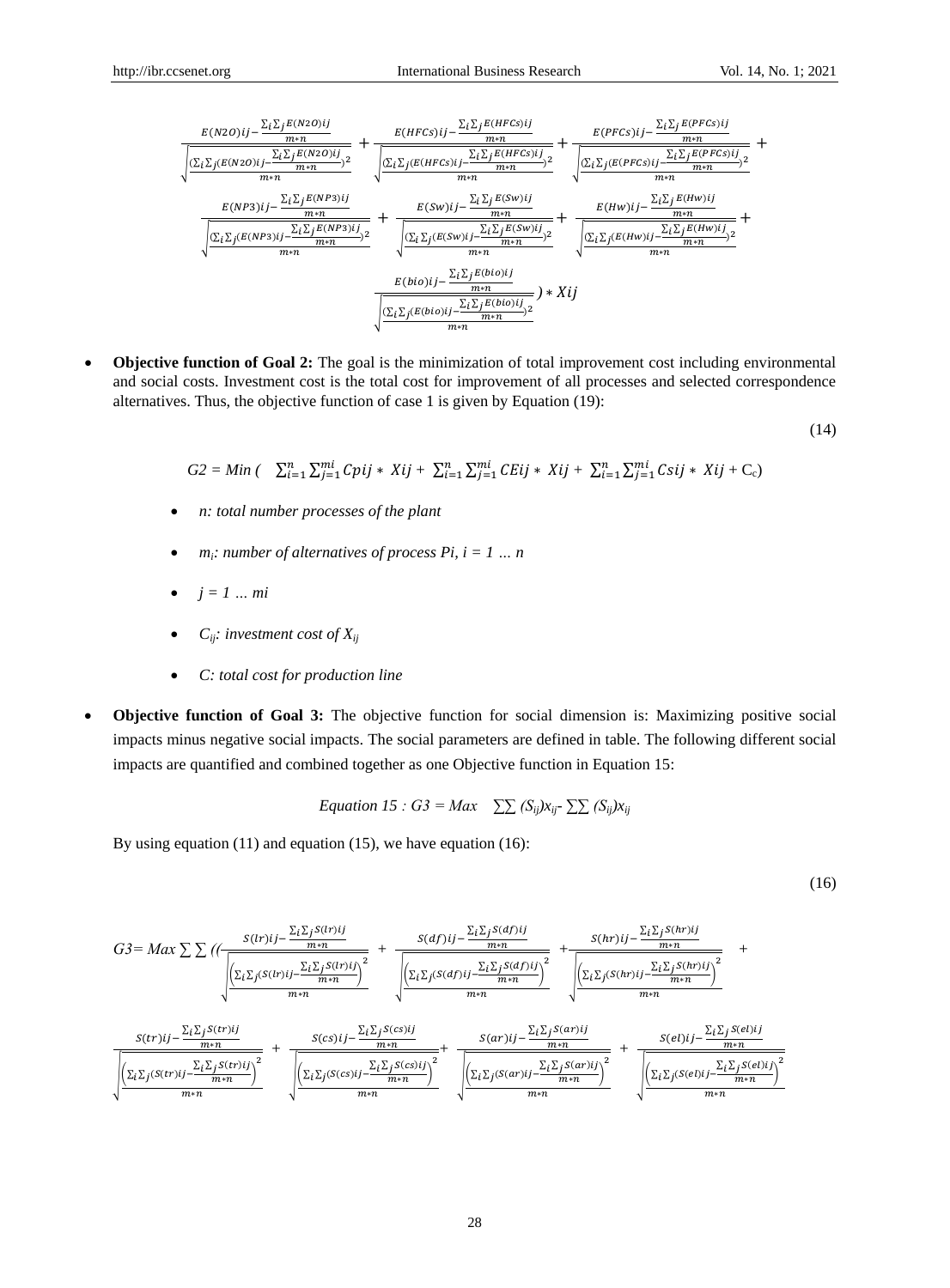

#### 3.3.2 Constraints

Always resources are limited and main constraints are related to limitation of resources. The main resources for every production lines are Budget and Time. Some other constraints are related to rules and regulation like as: Government limitation for Carbon Cap, Environmental Protection rules for using water and electricity, Social rules, Stockholders and management rules and so on.

## **Time Limitation:**

As the commitment of factory to customers for their Demand and also time limitation for production line, we define time constraint as in Equation (17).

$$
\sum_{i=1}^{n} \sum_{j=1}^{mi} Tij * Xij *D \leq 250 \tag{17}
$$

- : The time of doing process Xij in the scale of day;
- Total working Days for one year are 250 days.
- D: Total Demand for One year.

#### **Budget Limitation:**

We consider the budget for decreasing environmental impact as  $C<sub>o</sub>$ . Thus, total investment cost for environmental impact must be less than  $C_0$ . Constraint of investment cost can be formulated as Equations (18,19,20):

$$
C_0 \geq \left( \sum_{i=1}^n \sum_{j=1}^{mi} CEij * Xij + C_c \right) \tag{18}
$$

The budget of payment to Personal Staff for new job opportunities and training workers is  $CS_0$ , thus, the total costs of staff payment should be less than budget :

$$
CS_0 \ge \sum_{i=1}^n \sum_{j=1}^{mi} Csij * Xij * JBcij \tag{19}
$$

In addition, total costs including investment for environmental impact and staff payment must be less than  $S_0$  +  $C_0$ . Constraint of investment cost can be formulated as Equation (17):

Equation 20: 
$$
(CS_0 + C_0) \ge \sum_{i=1}^n \sum_{j=0}^{mi} Csij * bij * Xij + \sum_{i=1}^n \sum_{j=0}^{mi} CEij * JBcij * Xij
$$

We consider TB for total budget of production line and we have below constraint:

*Equation 21:*  $TC \geq (\sum_{i=1}^n \sum_{j=1}^{mi} Cpi_j \cdot Kij + \sum_{i=1}^n \sum_{j=1}^{mi} CEij \cdot Kij + \sum_{i=1}^n \sum_{j=1}^{mi} Csij \cdot Kij + C_c)$ 

Environmental Limitation: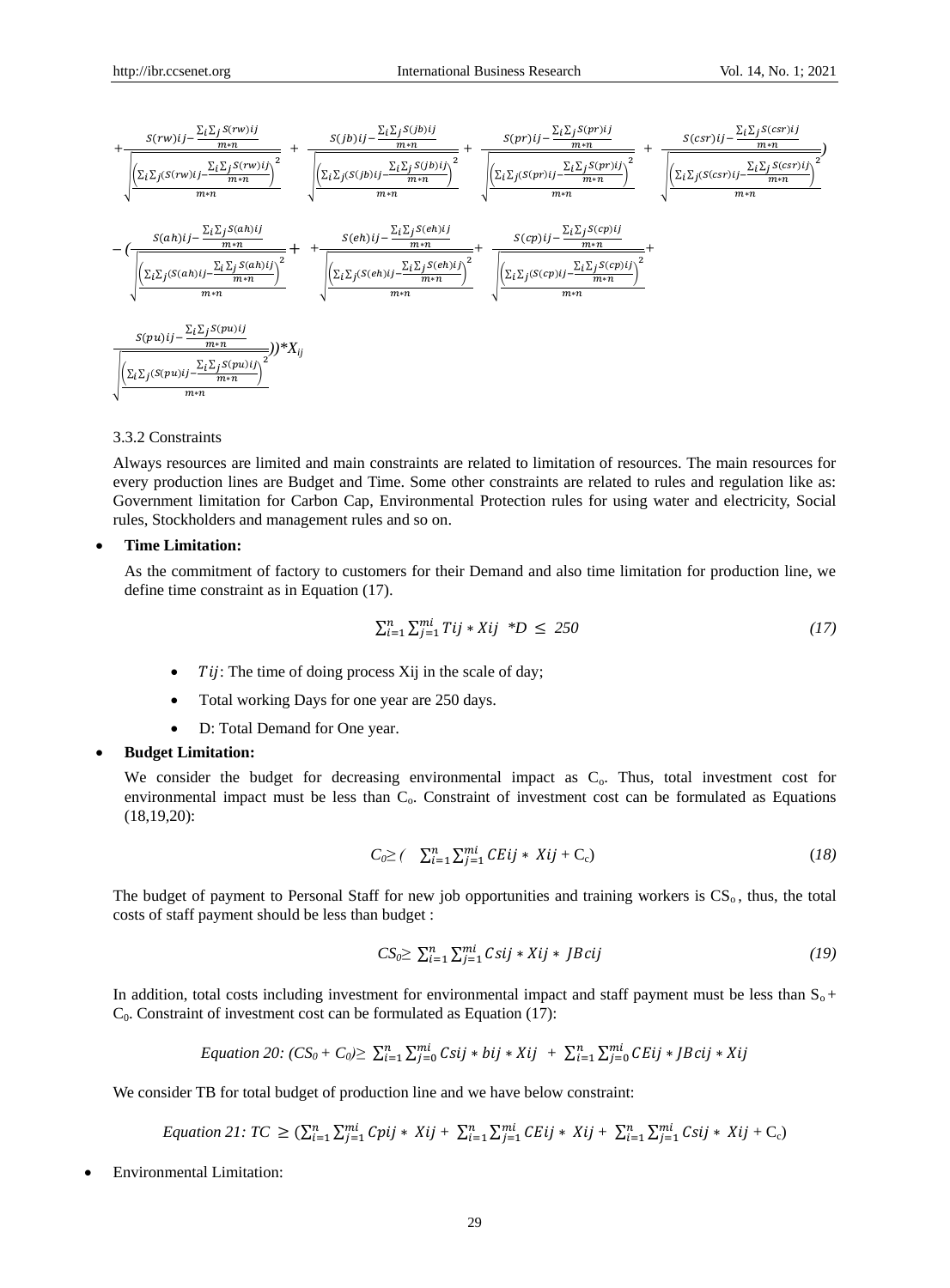If we consider the objective of environmental impact is ER and the existing situation is  $E_0$ . Thus, total decreasing environmental impact is not less than ER. It means that  $E_0^*X_{ij} - E_{ij}^*X_{ij}$  should be less than ER. The constraint of environmental impact reduction potential can be formulated as Equation (22):

 $\overline{ }$ 

Equation 22: ER 
$$
\leq
$$
 ( $\sum_{i} \left( \frac{E(Energy)10 - \frac{\sum_{i} E(Energy)10}{n}}{\sqrt{\frac{\sum_{i} E(Energy)10 - \frac{\sum_{i} E(Energy)10}{n}}{n}}}\right) + \sum_{i} \left( \frac{E(Water)10 - \frac{\sum_{i} E(Water)10}{n}}{\sqrt{\frac{\sum_{i} E(Cost)10 - \frac{\sum_{i} E(Case)10}{n}}{n}}}\right)^2 + \sum_{i} \left( \frac{E(EXEC)10 - \frac{\sum_{i} E(Case)10}{n}}{\sqrt{\frac{\sum_{i} E(Cost)10 - \frac{\sum_{i} E(Case)10}{n}}{n}}}\right)^2 + \sum_{i} \left( \frac{E(EXEC)10 - \frac{\sum_{i} E(Case)10}{n}}{\sqrt{\frac{\sum_{i} E(Case)10 - \frac{\sum_{i} E(Case)10}{n}}{n}}}\right)^2 + \sum_{i} \left( \frac{E(KE)10 - \frac{\sum_{i} E(Case)10}{n}}{\sqrt{\frac{\sum_{i} E(Theta)10 - \frac{\sum_{i} E(Case)10}{n}}{n}}}\right)^2 + \sum_{i} \left( \frac{E(HE)10 - \frac{\sum_{i} E(Theta)10}{n}}{\sqrt{\frac{\sum_{i} E(Theta)10 - \frac{\sum_{i} E(Area)10}{n}}{n}}}\right)^2 + \sum_{i} \left( \frac{E(BE)10 - \frac{\sum_{i} E(Area)10}{n}}{\sqrt{\frac{\sum_{i} E(Area)10 - \frac{\sum_{i} E(Area)10}{n}}{n}}}\right)^2 + \sum_{i} \left( \frac{E(BE)10 - \sum_{i} E(Area)10}{n}\right)^2 + \sum_{i} \left( \frac{E(BE)10 - \sum_{i} E(Area)10}{n}\right)^2 + \sum_{i} \left( \frac{E(BE)10 - \sum_{i} E(Area)10}{n}\right)^2 + \sum_{i} \left( \frac{E(Be)10 - \sum_{i} E(Area)10}{n}\right)^2 + \sum_{i} \left( \frac{E(Be)10 - \sum_{i} E(Area)10}{n}\right)^2 + \sum_{i} \left( \frac{E(Be)10 - \sum_{i} E(Area)10}{n}\right)^2 + \sum_{i} \left( \frac{E(Be)$ 

#### **Social Limitation:**

(Stindt, 2017) defined that the constraints in social dimension are related to human right, labor practice and decent work and Social Life Cycle Assessment (SLCA) of Products. The human rights in different countries are defined in the labor rules and conditions. For decent work, normally is 160 hours/month and 250 days in the year. We formulate constraint as per below for working time, we consider NYW parameter as normal yearly work (Man/Day for one year):

Equation 23: 
$$
\sum_{i=1}^{n} \sum_{j=1}^{mi} (Sj b * X i j * T i j) \leq NYW = 250
$$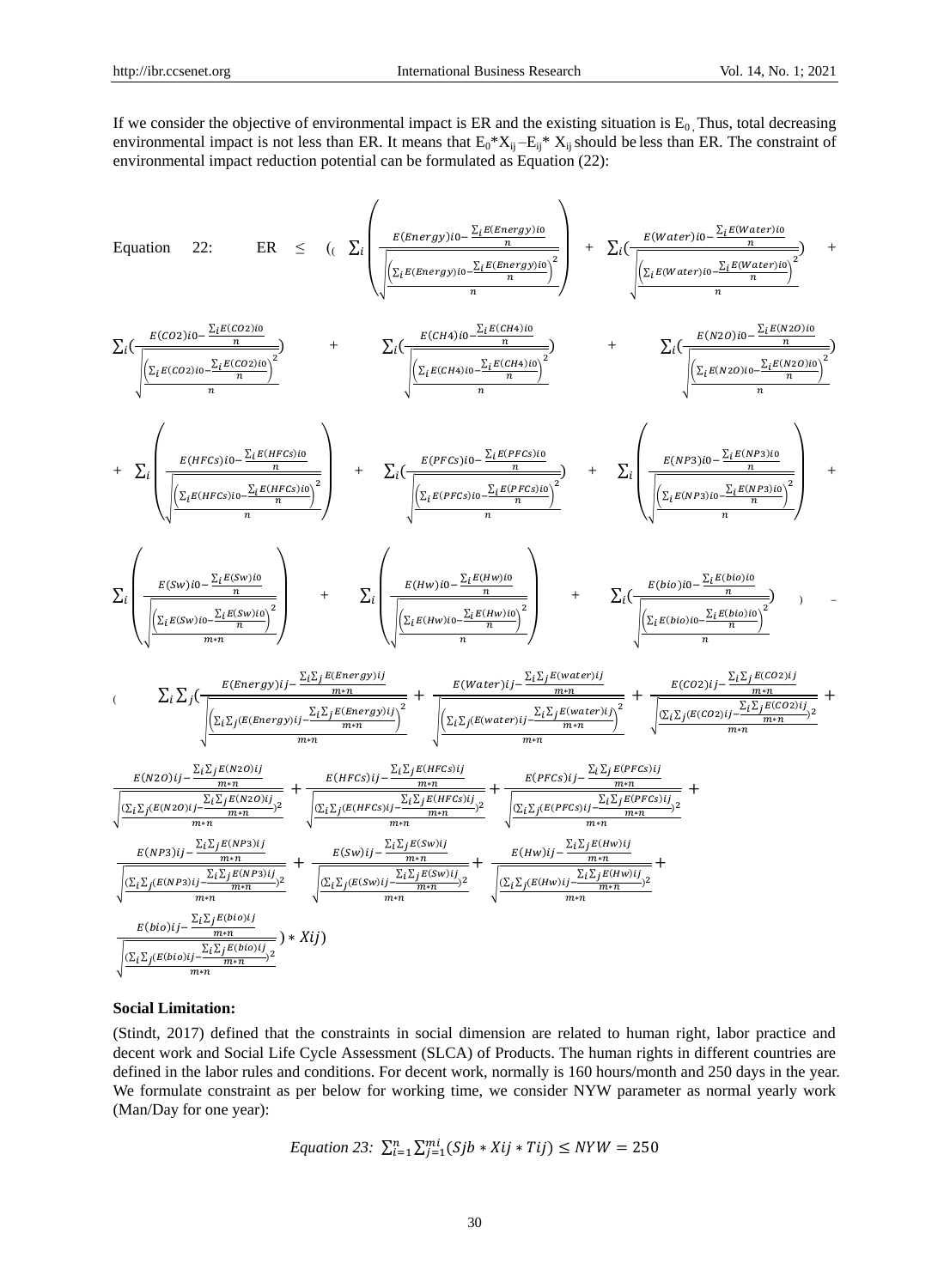## **Definition of Decision Variables limitations:**

 $x_{ij}$  is the binary variable,  $x_{ij} = 0$ , 1, if  $X_{ij}$  The following constraints are related to the  $X_{ij}$  which are decision variables in the model.

> *Equation 24:*  $\sum_{j=0}^{m} Xij = I$ *Equation 25: Xij = {0 ,1}* Equation 26: :  $\sum_{i=1}^{n} \sum_{j=1}^{mi} Xij = n$

The model for Sustainable Production Line is developed now. According to this way, we can develop new mathematical model for other modules of SSCM.

#### **4. Conclusion**

The research of this paper is in the context of designing production processes appropriate to environmental and social impacts. The question of this research is how we can design sustainable production line which has the minimum bad effects on environmental and social and fulfill the minimum economic requirements. For this design, the literature on environmental and social impacts has been reviewed at first, and the closest research framework to this topic has been SSCM. By studying the structures and models common in SSCM and modeling, we came up with the Sustainable Production Line model for designing production line processes. This model uses the structure introduced in the SSCM and based on the minimum environmental impact and the maximum social benefits.

Using the literature review, environmental and social impact parameters are identified in tables. Normal distribution is used to apply the parameters in the mathematical model and to match them. Based on the mathematical models of integer programming and multi goal programming the basic mathematical model of SPL was developed. The variables of decision making are the alternatives of processes for production lines which are impacts on costs of production lines, also have social and environmental impacts.

It is recommended to develop this model in different modules of supply chain management like Transportation and Logistics processes, Purchasing and procurement, Design, and so on. And fit the relevant environmental and social parameters into the model for each module. In light of the conclusions above, the study recommends that making mathematical model for the whole SSCM process with considering Environmental and social parameters.

## **Acknowledgment**

This research is funded by National Natural Science Foundation of China under Grand Number: 71832001. Also, thanks Department of Logistics and Electronic Commerce, Glorious Sun School of Business and Management, Shanghai Donghua University for supporting us in this project.

### **References**

- Agan, Y., Cemil, K. C., Acar, M., & Atif, A. (2016). The relationships between Corporate cosial responsibility, environmental supplier, and firm performance. *Journal of Cleaner Production, 112*, 1872-1881. https://doi.org/10.1016/j.jclepro.2014.08.090
- Aktin, T., & Gergin, Z. (2016). Mathematical modeling of sustainable procurement strategies: three case studies. *Journal of Cleaner Production, 113*, 767-780. https://doi.org/10.1016/j.jclepro.2015.11.057
- Alinso, L., Rubino, E. M., Agustina, B., & Domingo, R. (2017). Latest clean manufacturing trends applied to a world class manufacturing management for improving logistics and environmental performance. *Procedia Manufacturing , 13*, 1151-1158. https://doi.org/10.1016/j.promfg.2017.09.177
- Allaoui, H., Guo, Y., Choudhary, A., & Bloemho-Rawaard, J. M. (2017369-384). Sustainable agro-food supply chain design using two-stage hybrid multi-objective decision-making approach. *Computer and Operation Research, 89*. https://doi.org/10.1016/j.cor.2016.10.012
- Arampantzi, C., & Minis, I. (2017). A new model for designning sustainable supply chain networks and its application at a global manufacturer. *Journal of Cleaner Production*, 276-292. https://doi.org/10.1016/j.jclepro.2017.03.164
- Awasthi, A., Govindan, K., & Gold, S. (2018). Multi-tier sustainable global supplier selection using a fuzzy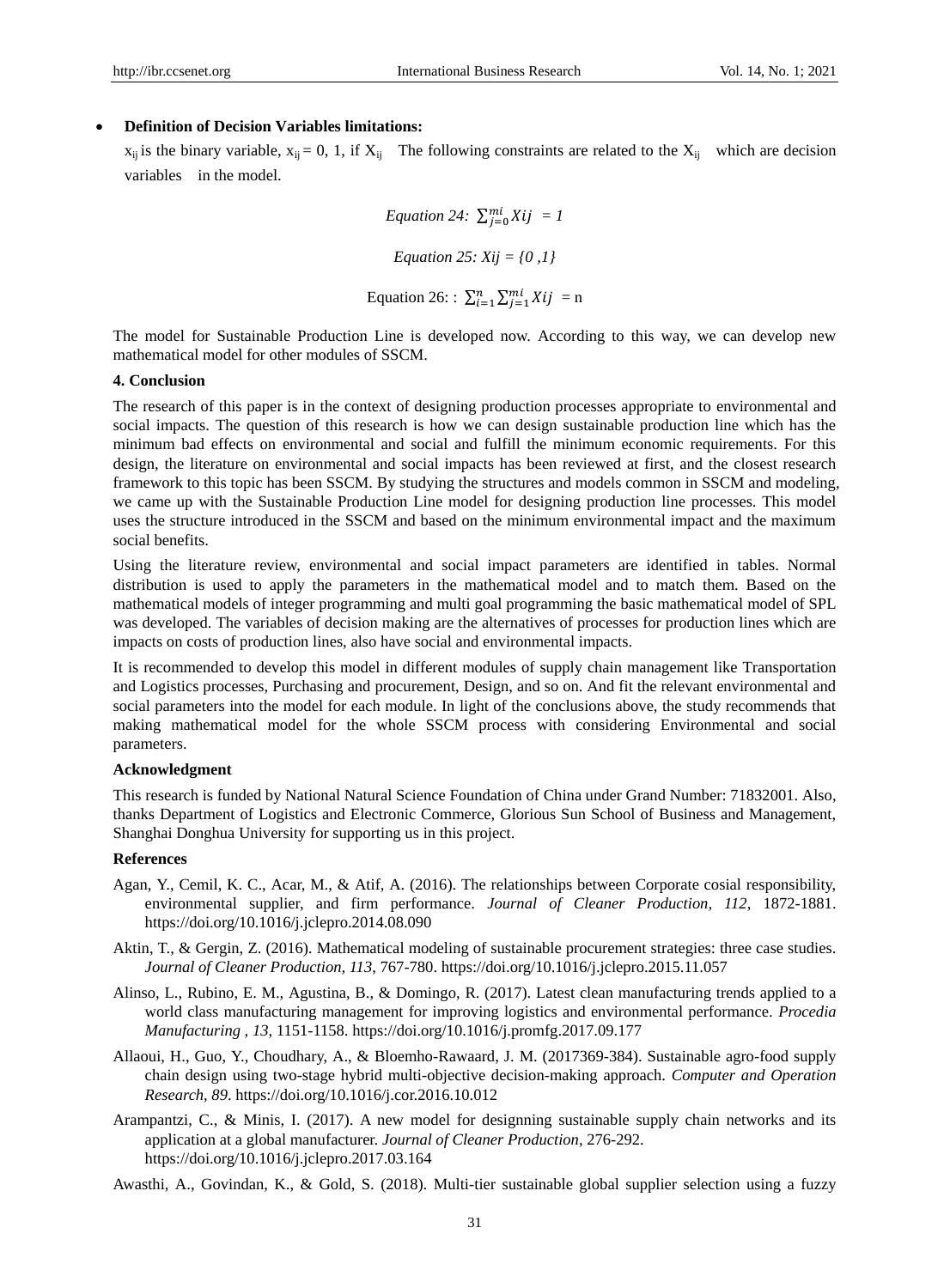AHP-VIKOR based approach. *International Journal of Production Economics, 195*, 106-117. https://doi.org/10.1016/j.ijpe.2017.10.013

- Azadi, M., Jafarian, M., Farzinpoor, S. R., & Mirhedayatian, S. M. (2015). A new fuzzy DEA model for evaluation of efficiency and effectiveness of suppliers in sustainable supply chain management contex. *Computer & Operation Research*, 274-285. https://doi.org/10.1016/j.cor.2014.03.002
- Azimifard, A., Moosavirad, S. H., & Ariafar, S. (2018). Selection sustainable supplier countries for Iran's steel industry at three levels by using AHP nad TOPSIS methods. *Resource Policy, 57*, 30-44. https://doi.org/10.1016/j.resourpol.2018.01.002
- Badiezadeh, T., Farzipoor, S. R., & Samavati, T. (2017). Assessing sustainability of supply chain by double frontier network DEA: A big data approach. *Computer and Operation Research*, 1-7.
- Bai, L., Xie, M., Zhang, Y., & Qiao, Q. (2017). Pollution prevention and control measures for the bottom blowing furnace of a lead-smelting process, based on a mathematical model and simulation. *Journal of Cleaner Production, 159*, 432-445. https://doi.org/10.1016/j.jclepro.2017.05.057
- Boudaghi, E., & Farzipoor S. R. (2018). Developing a novel model of data envelopment analysis-discriminant analysis of predicting group membership of suppliers in sustainable supply chain. *Computer and Operation Research, 89*, 348-359. https://doi.org/10.1016/j.cor.2017.01.006
- Costanza, R., & Patten, B. (1995). Commentary definning and predicting sustainability. *Ecological Economics. 15*, 193-196. https://doi.org/10.1016/0921-8009(95)00048-8
- Devika, K., Jafarian, A., & Nourbakhsh, V. (2014). Designing a sustainable closed-loop supply chain network based on triple bottom line approach: A comparision of metaheuristics hybridization techniques. *European Journal of Operation Research, 235*, 495-615. https://doi.org/10.1016/j.ejor.2013.12.032
- Govindan, K., Shankar, M., & Devika, K. (2018). Supplier selection based on corporate social responsibility practices. *International Journal of Production Economics*, 353-379. https://doi.org/10.1016/j.ijpe.2016.09.003
- Gred, J. H., & Brandenburg, M. (2018). A sustainable aggregate production planning model for the chemical process industry. *Computers and Operation Research, 94*, 154-168. https://doi.org/10.1016/j.cor.2017.12.011
- Hatami-Marbini, A., Agrell, J., Tavana, M., & Khoshnevis, P. (2017). A flexible cross-efficiency fuzzy data envelopment analysis model for sustainable sourcing. *Journal of Cleaner Production, 142*, 2761-2779. https://doi.org/10.1016/j.jclepro.2016.10.192
- Hsueh, C. (2015). A bilevel programming model for Corporate social responsibility. *Transportation Research, Part E73*. https://doi.org/10.1016/j.tre.2014.11.006
- Izadikhah, M., Farzipoor, S. R., & Ahmadi, K. (2017). How to assess sustainability of suppliers in volume discount contex? A new data envelopment analysis approach. *Transportation Research, Part D*, 102-121. https://doi.org/10.1016/j.trd.2016.11.030
- Ji, X., Wu, J., & Zhu, Q. (2016). Eco-design of transportation in sustainable supply chain management, A DEA like method. *Transportatio Research, Part D*, 451-459. https://doi.org/10.1016/j.trd.2015.08.007
- Jones, D. F., & Tamiz, M. (2002). Chapter 3-Goal Programming in the period 1990-2000. In M. G. Ehrgott, *Multiple Criteria Optimization, State of the Art Annotated Bibliographic Survey* (Vol. 52). Kluwer Academic Publishers, USA: International Series in Operations Research & Management science.
- Lee, T., & Nam, H. (2016). An Empirical study on the impact of Individual and organizational supply chain oriented on supply chain management. *Journal of shipping and Logistics*, 249-255. https://doi.org/10.1016/j.ajsl.2016.12.009
- Luthra, S., Govindan, K., Kannan, D., Mangla, S. K., & Garg, C. P. (2017). An integrated framework for sustainable supplier selection and evaluation in supply chain. *Journal of Cleaner Production, 140*, 1686-1698. https://doi.org/10.3390/su10072543
- Mathivathanan, D., Govindan, K., & Noorul Haq, A. (2017). Exploring the impact of dynamic capabilities on sustainable supply. *Journal of Cleaner Production, 147*, 637-653. https://doi.org/10.1016/j.jclepro.2016.07.119
- Motevali, H. S., Torabi, S. A., & Ghasemi, R. (2016). An integrated approach for performance evaluation in